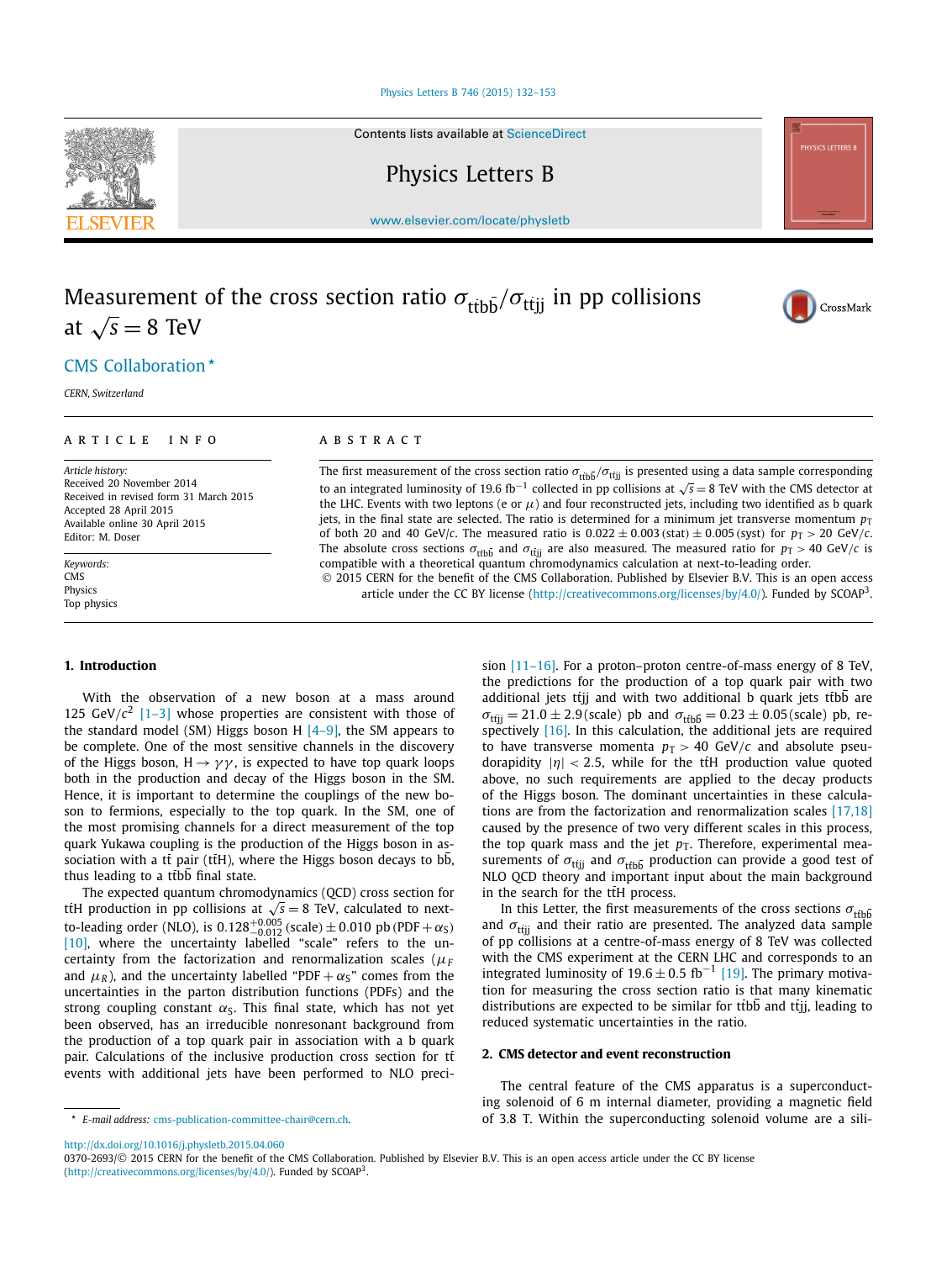con pixel and strip tracker, a lead tungstate crystal electromagnetic calorimeter (ECAL), and a brass and scintillator hadron calorimeter (HCAL), each composed of a barrel and two endcap sections. Muons are measured in gas-ionization detectors embedded in the steel flux-return yoke outside the solenoid. Extensive forward calorimetry complements the coverage provided by the barrel and endcap detectors.

The particle-flow event algorithm reconstructs and identifies each single particle with an optimized combination of all subdetector information [\[20,21\].](#page-6-0) The energy of photons is directly obtained from the ECAL measurement, corrected for zero-suppression effects. The energy of electrons is determined from a combination of the electron momentum at the primary interaction vertex as determined by the tracker, the energy of the corresponding ECAL cluster, and the energy sum of all bremsstrahlung photons spatially compatible with originating from the electron track. The energy of muons is obtained from the curvature of the corresponding track. The energy of charged hadrons is determined from a combination of their momentum measured in the tracker and the matching ECAL and HCAL energy deposits, corrected for zero-suppression effects and for the response function of the calorimeters to hadronic showers. Finally, the energy of neutral hadrons is obtained from the corresponding corrected ECAL and HCAL energy.

Jet momentum is determined as the vectorial sum of all particle momenta in the jet, and is found from simulation to be within 5 to 10% of the true momentum over the whole  $p_T$  spectrum and detector acceptance. An offset correction is applied to take into account the extra energy clustered in jets due to additional proton– proton interactions within the same bunch crossing (pileup). Jet energy corrections are derived from simulation, and are confirmed with in situ measurements with the energy balance of dijet and  $photon+jet$  events. Additional selection criteria are applied to each event to remove spurious jet-like features originating from isolated noise patterns in certain HCAL regions.

A more detailed description of the CMS detector, together with a definition of the coordinate system used and the relevant kinematic variables, can be found in Ref. [\[22\].](#page-6-0)

#### **3. Simulation and definition of signal events**

Monte Carlo (MC) simulated data samples for the tt signal are generated by the MADGRAPH (v. 5.1.3.30) event generator  $[23]$  with matrix elements (ME) at leading order, allowing up to three additional partons including b quarks. The generated events are interfaced with PYTHIA (v.  $6.426$ ) [\[24\]](#page-6-0) to provide the showering of the partons, and to perform the matching of the soft radiation with the contributions from the ME. The  $\tau$  lepton decays are handled with TAUOLA (v. 2.75)  $[25]$ . The powheg (v. 1.0) generator  $[26-28]$  at NLO, interfaced with PYTHIA, is used for cross-checks and systematic studies. A  $Z/\gamma^*$  + jets background sample is simulated in Map-Graph. The ttH process is modelled using pythia. The electroweak production of single top quarks (pp  $\rightarrow$  tW and pp  $\rightarrow$  tW) is simulated in powheg with an approximate next-to-next-to-leadingorder (NNLO) cross section calculation [\[29\].](#page-6-0) The CTEQ6L1 [\[30\]](#page-6-0) set of PDFs is used for the MadGraph and pythia samples, while the CTEQ6M [\[31\]](#page-6-0) set is used for the powheg samples. The CMS detector response is simulated using GEANT4 (v. 9.4)  $\left[32\right]$ . The pileup distribution used in the simulation is weighted to match the one observed in data.

Measurements are reported for two different regions of the phase space: a visible phase space and the full phase space. In the visible phase space, all ttbb final state particles (ttbb  $\rightarrow$ bW+bW−bb → <sup>b</sup>+*ν*b−*ν*bb) except the neutrinos, i.e. the charged leptons and jets originating from the decays of the top quarks, as well as the two additional b quark jets ("b jets"), are required to be within the same experimentally accessible kinematic region. Simulated ttbb events are defined to be in the visible phase space and are categorized as coming from the ttjj process if they contain, at the generator level, at least four particle-level jets, including at least two jets originating from b quarks, and two leptons (ttjj → bW<sup>+</sup>b<sup>W−</sup>jj → b $\ell^+ \nu \overline{b} \ell^- \overline{\nu}$ jj). Each lepton must have  $p_T > 20$  GeV/*c*,  $|\eta| < 2.4$ , and come from the decay of a W boson from one of the top quarks. Electrons or muons originating from the leptonic decays of  $\tau$  leptons produced in  $W \rightarrow \tau \nu$  decays are included. Jets which are within  $\Delta R = \sqrt{\Delta \phi^2 + \Delta \eta^2} < 0.5$  of an identified electron or muon are removed, where  *φ* and  *η* are the differences in azimuthal angle and pseudorapidity between the directions of the jets and the lepton. The particle-level jets are obtained by combining all final-state particles, excluding neutrinos, at the generator level with an anti- $k<sub>T</sub>$  clustering algorithm [\[33\]](#page-6-0) with <sup>a</sup> distance parameter of 0.5 and are required to satisfy |*η*| *<* <sup>2</sup>*.*<sup>5</sup> and  $p_T > 20$  GeV/*c*, which is lower than the reconstructed minimum jet  $p_T$ , as described below. The b and c quark jets ("c jets") are identified by the presence of corresponding hadrons containing a b or c quark among the ancestors of the jet constituents. In the case where two jets contain the decay products of the same b hadron, the jet with the higher  $p<sub>T</sub>$  is selected as the b jet. When a b hadron is successfully matched, the c quarks are not considered.

The ttjj sample is composed of four components, distinguished by the flavour of the two jets in addition to the two b jets required from the top quark decays. The four components are the ttbb final state with two b jets, the ttbj final state with one b jet and one lighter-flavour jet, the ttcc final state with two c jets, and the ttLF final state with two light-flavour jets (from a gluon or u, d, or s quark) or one light-flavour jet and one c jet. The ttbj final state is mainly from the merging of two b jets or the loss of one of the b jets caused by the acceptance requirements. Efficiency corrections to the measurement for the visible phase space are mainly from detector effects. The results for the visible phase space are compared with those from MC simulations.

The goal of the full phase space result is to provide a comparison to theoretical calculations, which are generally performed at the parton level. To obtain a full phase space MC sample, the jet reconstruction is performed on the partons (gluons, as well as quarks lighter than top) before hadronization, as well as *τ* leptons that decay hadronically. As the full hadronization and decay chain is known, only *τ* leptons that decay hadronically and partons that lead to hadrons are included. The jet reconstruction algorithm is the same as for the visible phase space. Following the jet reconstruction, b jets are identified with a  $\Delta R < 0.5$  requirement between the b quarks and parton-level jets, where  *φ* and  *η* are the azimuthal angle and pseudorapidity differences, respectively, between the directions of the b quark and the parton-level jet. For comparison with theoretical predictions [\[16\],](#page-6-0) results are quoted for two different jet  $p<sub>T</sub>$  thresholds of  $p<sub>T</sub> > 20$  and  $> 40$  GeV/*c* on the jets not arising from top quark decays. To clarify the phase space definition, the objects on which the selections are applied are listed in [Table 1.](#page-2-0)

#### **4. Event selection and background estimation**

The events are recorded using dilepton triggers with asymmetric thresholds of 8 and 17 GeV/*c* on the transverse momentum of the leptons. Jets are reconstructed using the same algorithm as in the simulations. The leptons and all charged hadrons that are associated with jets are required to originate from the primary vertex, defined as the vertex with the highest  $\sum p_{\rm T}^2$  of its associated tracks. Muon candidates are reconstructed by combining information from the silicon tracker and the muon system [\[34\].](#page-6-0) Muon candidates are further required to have a minimum number of hits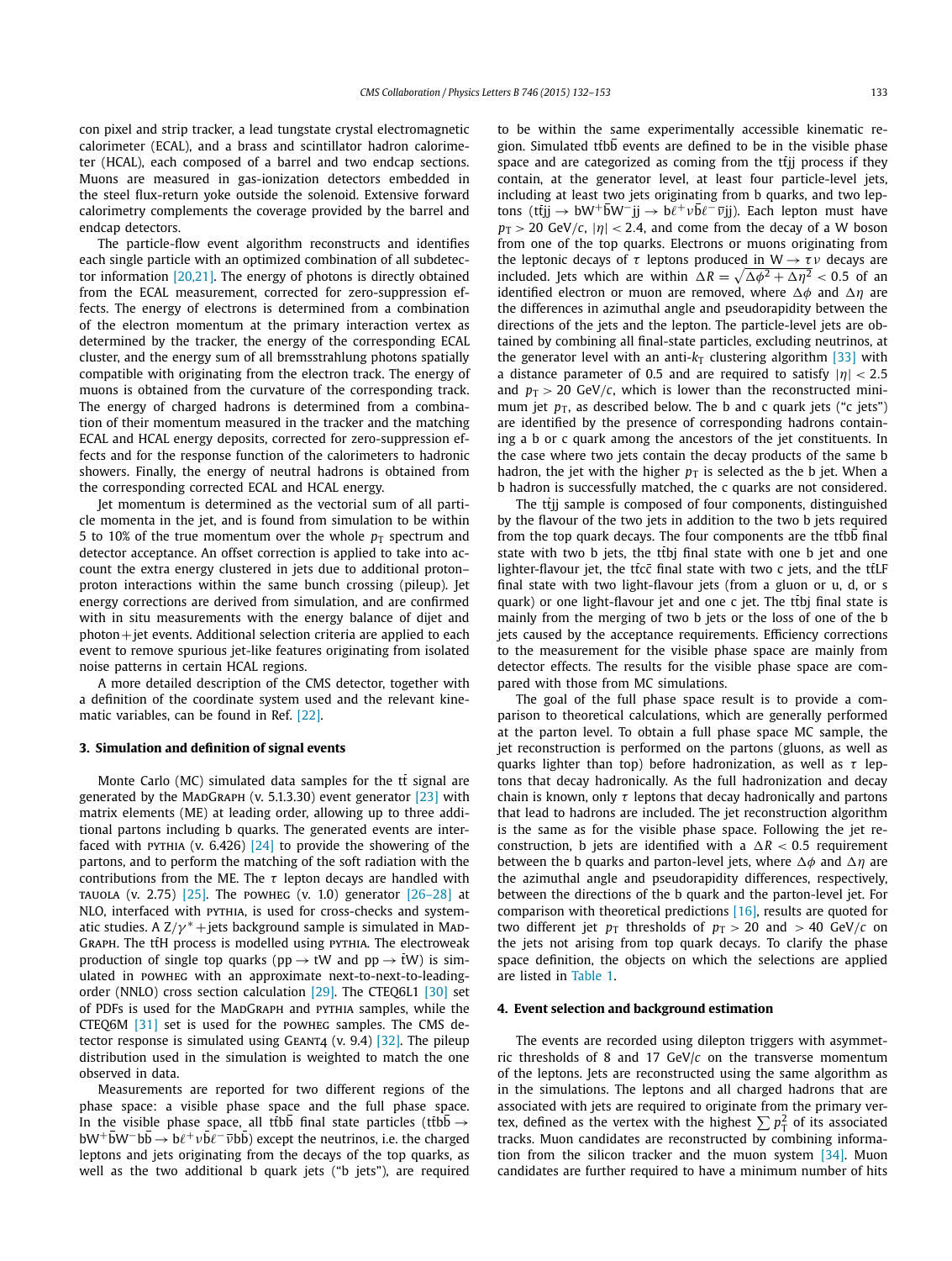#### <span id="page-2-0"></span>**Table 1**

The objects used to define the visible and full phase space are listed. Details of the parton- and particle-level definitions are described in the text. The symbol t denotes a top quark.

| Phase Space (PS) | Parton level                           | Particle level                       |
|------------------|----------------------------------------|--------------------------------------|
| Visible PS       | -                                      | 4 (b) jets and 2 leptons (e, $\mu$ ) |
| Full PS          | t, t and $2(b)$ jets (not from t or t) |                                      |

in the silicon tracker and to have a high-quality global fit including a minimum number of hits in the muon detector. Electron candidates are reconstructed by combining a track with energy deposits in the ECAL, taking into account bremsstrahlung photons. Requirements on electron identification variables based on shower shape and track-cluster matching are applied to the reconstructed candi-dates [\[35,36\].](#page-6-0) Muons and electrons must have  $p<sub>T</sub> > 20$  GeV/*c* and  $| \eta |$  < 2.4.

To reduce the background contributions of muons or electrons from semileptonic heavy-flavour decays, relative isolation criteria are applied. The relative isolation parameter,  $I_{rel}$ , is defined as the ratio of the sum of the transverse momenta of all objects in a cone of  $\Delta R < 0.3$  around the lepton  $p_{\rm T}$  direction to the lepton  $p_{\rm T}$ . The objects considered are the charged hadrons associated with the primary vertex as well as the neutral hadrons and photons, whose energies are corrected for the energy from pileup. Thus,

$$
I_{\rm rel} = \frac{\sum p_{\rm T}^{\rm charged \, hadron} + \sum p_{\rm T}^{\rm neutral \, hadron} + \sum p_{\rm T}^{\rm photon}}{p_{\rm T}^{\rm lepton}}.\tag{1}
$$

Leptons are required to have  $I_{rel}$  < 0.15. The efficiencies for the above lepton identification requirements are measured using Z boson candidates in data and are found to be consistent with the values from the simulation. The residual differences are applied as a correction to the simulation.

The event selection requires the presence of two isolated opposite-sign leptons of invariant mass  $M_{\ell\ell} > 12$  GeV/ $c^2$ . Lepton pairs of the same flavour (e+e−, *μ*+*μ*<sup>−</sup>) are rejected if their invariant mass is within 15 GeV*/c*<sup>2</sup> of the Z boson mass. The missing transverse energy ( $E_{\rm T}^{\rm miss}$ ) is defined as the magnitude of the vectorial sum of the transverse momenta of all reconstructed particles in the event [\[37\].](#page-6-0) In the same-flavour channels, remaining backgrounds from  $Z/\gamma^*$  + jets processes are suppressed by demanding  $E_{\text{T}}^{\text{miss}} > 30$  GeV. For the  $\mathrm{e}^{\pm}\mu^{\mp}$  channel, no  $E_{\text{T}}^{\text{miss}}$  requirement is applied.

Four or more reconstructed jets are required with |*η*| *<* <sup>2</sup>*.*5 and  $p_T > 30$  GeV/*c*, of which at least two jets must be identified as b jets, using a combined secondary vertex (CSV) algorithm, which combines secondary vertex information with lifetime information of single tracks to produce a b-tagging discriminator [\[38\].](#page-6-0) A tight b-tagging requirement on this discriminator is applied, which has an efficiency of about 45% for b jets and a misidentification probability of 0.1% for light-flavour jets.

Differences in the b-tagging efficiencies between data and simulation [\[38\]](#page-6-0) are accounted for by reweighting the shape of the CSV b-tagging discriminator distribution in the simulation to match that in the data. Data/MC scale factors for this  $p_T$ and *η*-dependent correction are derived separately for light- and heavy-flavour jets. The scale factor for c jets is not measured, owing to the limited amount of data, and is set to unity. Light-flavour scale factors are determined from a control sample enriched in events with a Z boson and exactly two jets. Heavy-flavour scale factors are derived from a tt enriched sample with exactly two jets, excluding  $Z \rightarrow \ell \ell$  events.

The background contributions arising from  $Z/\gamma^*$  + jets events is estimated in data using the number of events having a dilepton invariant mass of 76  $< M_{\ell\ell} < 106$  GeV/ $c^2$ , scaled by the ratio



**Fig. 1.** Normalized distributions of the b jet discriminator for the third (top) and fourth (bottom) jets in an event, sorted in decreasing order of b-tagging discriminator value, after the full event selection. The histograms are obtained from MC simulation and are separated according to jet flavour.

of events that fail and pass this selection in the Drell–Yan simulation [\[39,40\].](#page-6-0) The multijet and diboson background contributions are negligible after the full event selection.

#### **5. Measurement**

After the full event selection, the three dilepton categories ee,  $\mu\mu$ , and e $\mu$  are combined, and the ratio of the number of ttbb events to ttjj events is obtained from the data by fitting the CSV b-tagging discriminator distributions. The distributions of the discriminator from simulation for the third and fourth jets in decreasing order of the b-tagging discriminator, i.e. for the two additional jets not identified as coming from the top quark decays, are shown in Fig. 1. The third and fourth jets from ttjj events tend to be light-flavour jets, while these are heavy-flavour jets for ttbb events. These two distributions are used to separate ttbb from other processes.

[Fig. 2](#page-3-0) shows the b-tagging discriminator distributions of the third and fourth jets in the events from data and simulation, where the simulation histograms have been scaled to the fit result. The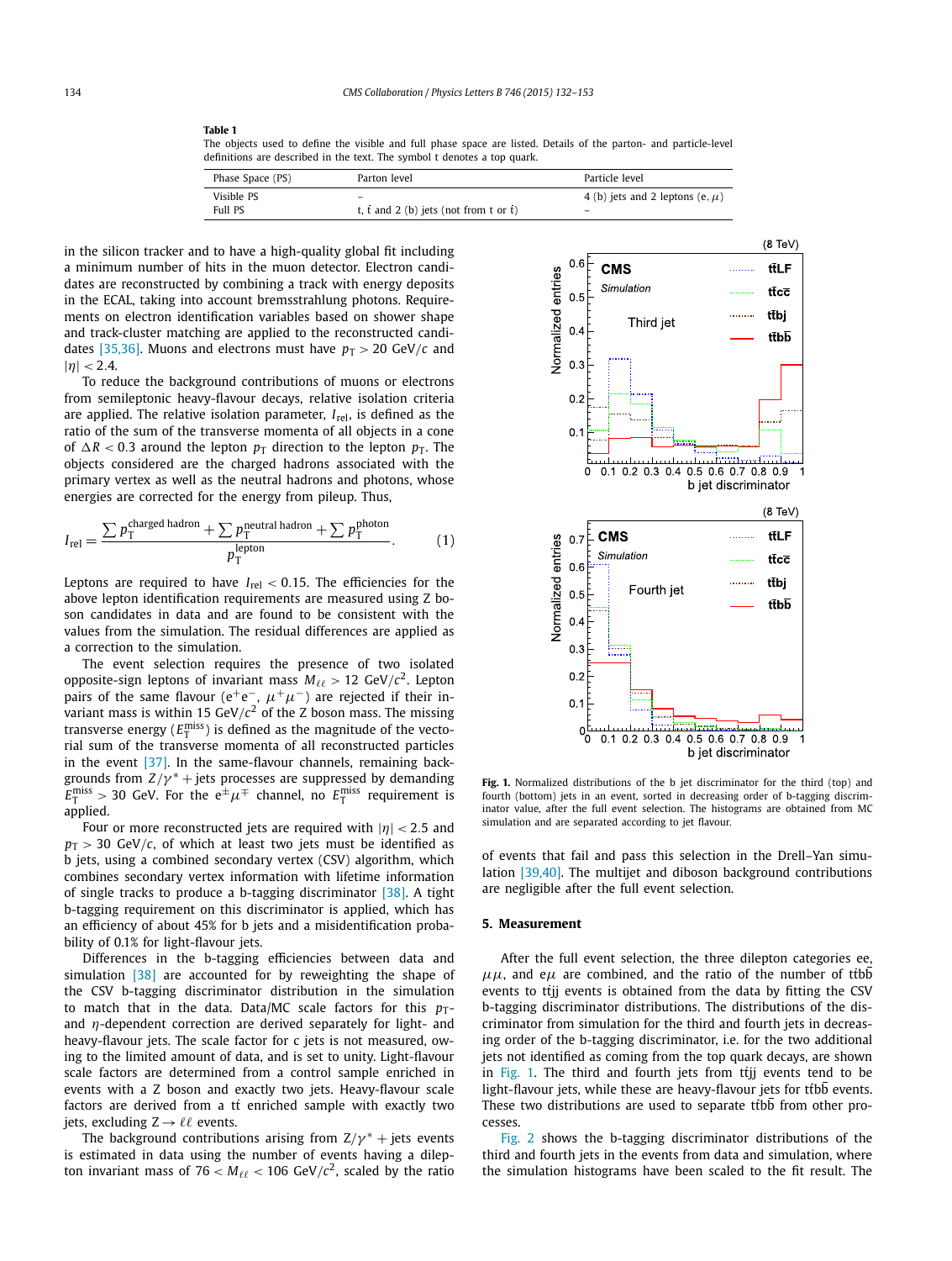<span id="page-3-0"></span>

**Fig. 2.** Distributions of b jet discriminator for the third (top) and fourth (bottom) jets in events in decreasing order of b-tagging discriminator value, after the full event selection. Points are from data and stacked histograms from MC simulation using results from the fit to data. The ratio of the number of data events to the total number of MC events after the fit is shown in the lower panels.

fit is performed on both distributions simultaneously, and contains two free parameters, an overall normalization and the ratio of the number of ttbb events to ttjj events. The ttcc and ttLF contributions are combined, and the ratio of the ttbb to ttbj contributions is constrained using the predictions from the MC simulation. Additionally, the background contributions from single top production and from tt events that fail the visible phase space requirements (labelled "tt other") are scaled by the normalization parameter. The contribution from  $Z/\gamma^*$  + jets is fixed from data, as described above. Nuisance parameters are used to account for the uncertainties in the background contributions.

The b-tagged jet multiplicity distribution in Fig. 3 shows the comparison between data and the MC simulation, scaled by the fit results to the data. The results, which include the requirement of four jets but not the b-tagging requirement, indicate that the fit is a good match to the data, as made clear in the lower panel showing the data/MC ratio.

Table 2 gives the predicted number of events for each physics process and for each dilepton category after fitting to the data, as well as a comparison of the total number of events expected from the simulation and observed in data. Since the full event selection requires at least two b-tagged jets, which is usually satisfied by tt events, only 3% of the events are from non-tt processes. The expected contribution from the ttH process is 12 events. This contribution is not subtracted from the data.

The ratio of the number of ttbb to ttjj events at the reconstruction level obtained from the fit is corrected for the ratio of efficiencies. The event selection efficiencies, defined as the num-



Fig. 3. Distribution of b jet multiplicity after the four-jet requirement but without the b-tagging requirement. Points are from data and stacked histograms from MC simulation using results from the fit to data. The ratio of the number of data events to the total number of MC events after the fit is shown in the lower panel.

#### **Table 2**

The number of events for each physics process and for each dilepton category after fitting to the data, their total, and the observed total number of events. The results are after the final event selection. The  $Z/\gamma^* \to \ell \ell$  uncertainty is from data, while all other uncertainties include only the statistical uncertainties in the MC samples.

| Final state                       | $e^+e^-$ | $\mu^+\mu^-$ | $e^{\pm} \mu^{\mp}$ | All           |
|-----------------------------------|----------|--------------|---------------------|---------------|
| ttbb                              | 18       | 26           | 61                  | $105 \pm 2$   |
| ttbj                              | 35       | 48           | 109                 | $191 \pm 3$   |
| ttcc                              | 13       | 19           | 45                  | $78 \pm 2$    |
| ttLF                              | 249      | 347          | 840                 | $1438 \pm 9$  |
| tt others                         | 21       | 25           | 64                  | $109 + 3$     |
| Single top                        | 7.4      | 11           | 24                  | $43 + 5$      |
| $Z/\gamma * \rightarrow \ell\ell$ | 5.7      | 5.4          | 3.1                 | $14 + 7$      |
| Total                             | 350      | 483          | 1149                | $1983 \pm 13$ |
| Data                              | 367      | 506          | 1145                | 2018          |

ber of ttbb and ttjj events after the full event selection divided by the number of events in the corresponding visible phase space are 18.7% and 7.2%, respectively. The ttbb and ttjj cross sections in the visible phase space are measured using  $\sigma_{visible} = N/(\epsilon \mathcal{L})$ , where  $\mathcal{L}$ is the integrated luminosity, *N* is the number of observed events, and  $\epsilon$  is the efficiency for each process. However, the NLO theoretical calculation is based on parton-level jets being clustered with partons before hadronization in the full phase space. For the purpose of comparing with the theoretical prediction, the cross sections in the full phase space are extrapolated from the cross sections in the visible phase space using  $\sigma_{\text{full}} = \sigma_{\text{visible}} / A$ , where  $A$  is the acceptance. The acceptances for extending ttbb and ttjj to the full phase space based on the MADGRAPH simulation are 2.6% and 2.4%, respectively, including the tt to dilepton branching fraction, calculated using the leptonic branching fraction of the W boson [\[41\].](#page-6-0) The acceptance is defined as the number of events in the corresponding visible phase space divided by the number of events in the full phase space.

#### **6. Estimation of systematic uncertainties**

The systematic uncertainties are determined separately for the ttbb and ttjj cross sections and their ratio. In the ratio, many systematic effects cancel, specifically normalization uncertainties such as the ones related to the measurement of the integrated luminosity and the lepton identification including trigger efficiencies, since they are common to both processes. The various systematic uncertainties in the measured values are shown in [Table 3](#page-4-0) for the visible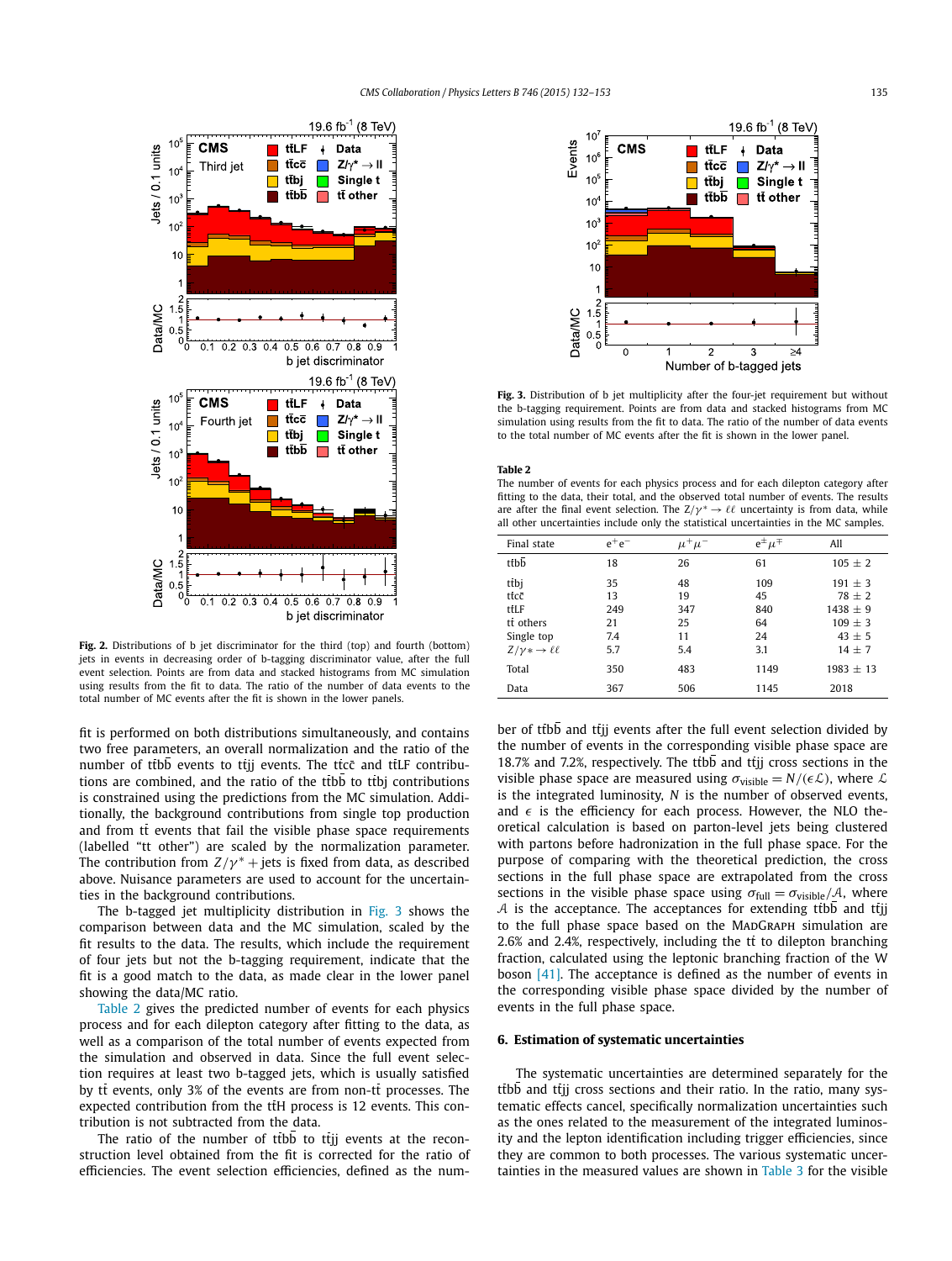#### <span id="page-4-0"></span>**Table 3**

Summary of the systematic uncertainties from various sources contributing to  $\sigma_{\text{tribb}}$ , *σ*<sub>ttij</sub>, and the ratio  $σ$ <sub>ttbb</sub>/ $σ$ <sub>ttij</sub> for a jet  $p$ <sub>T</sub> threshold of  $p$ <sub>T</sub> > 20 GeV/*c* in the visible phase space.

| Source                        | $\sigma_{\text{ttbh}}$ (%) | $\sigma_{\rm{tij}}$ (%) | $\sigma_{\rm{ttbb}}$<br>(%)<br>$\overline{\sigma}_{\rm{tij}}$ |
|-------------------------------|----------------------------|-------------------------|---------------------------------------------------------------|
| Pileup                        | 1.0                        | 1.0                     | 1.0                                                           |
| JES & JER                     | 11                         | 8.0                     | 5.0                                                           |
| b tag (b quark flavour)       | 15                         | < 0.1                   | 15                                                            |
| b tag (c quark flavour)       | 4.0                        | < 0.1                   | 4.0                                                           |
| b tag (light flavour)         | 7.0                        | < 0.1                   | 7.0                                                           |
| Ratio of ttbb and ttbi        | 9.0                        | < 0.1                   | 9.0                                                           |
| Bkgnd modelling               | 1.0                        | 1.0                     | 1.0                                                           |
| ttcc fraction in the fit      | 4.2                        | 0.2                     | 4.0                                                           |
| Lepton identification         | 4.0                        | 4.0                     |                                                               |
| MC generator                  | 3.0                        | 3.0                     | 3.0                                                           |
| Scale ( $\mu_F$ and $\mu_R$ ) | 8.0                        | 3.0                     | 6.0                                                           |
| PS matching                   | 12                         | 5.0                     | 3.0                                                           |
| <b>PDF</b>                    | 4.0                        | 4.0                     | < 0.1                                                         |
| Eff. (ttcc fraction)          |                            | 1.6                     | 1.6                                                           |
| Luminosity                    | 2.6                        | 2.6                     |                                                               |
| Total uncertainty             | 28                         | 12                      | 22                                                            |

phase space and a jet  $p_T$  threshold of 20 GeV/ $c$ , including the luminosity uncertainty [\[19\]](#page-6-0) and lepton identification [\[42\],](#page-6-0) which only affect the absolute cross section measurements. The systematic uncertainty in the lepton identification is assessed using the scale factor obtained from Z boson candidates and also taking into account the different phase space between Z boson and tt events.

The systematic uncertainties associated with the b-tagging discriminator scale factors for b jets and light-flavour jets are studied separately, varying their values within their uncertainties. The bflavour scale factors are obtained using tt enriched events, and their dominant uncertainty comes from the contamination when one of the b jets is not reconstructed  $[43]$  (indicated as "b quark flavour" in Table 3). The c jet scale factor is assumed to be unity with an uncertainty twice as large as the b-tagging scale factor [\[38\]](#page-6-0) (indicated as "c quark flavour" in Table 3). The light-flavour jet scale factors are determined from Z boson enriched events. Their uncertainty arises because the contribution from the  $Z + bb$ process in this control sample is not well modelled (indicated as "light flavour" in Table 3). The b-tagging discriminator can be affected by the jet energy scale (JES) variations. The systematic uncertainty in the jet energy scale [\[44\]](#page-6-0) is obtained by varying the jet energy scale factor by one standard deviation for each quark flavour. The uncertainty in the jet energy resolution (JER) is assessed by smearing the simulated jet energy resolution by 10% on average, taking into account the  $\eta$  dependence [\[44\].](#page-6-0)

The uncertainty arising from constraining the ratio of the ttbj to ttbb contributions in the fit to match the MC prediction is evaluated by comparing the result with and without the constraint. The number of pileup interactions in data is estimated from the measured bunch-to-bunch instantaneous luminosity and the total inelastic cross section. The systematic uncertainty in the number of pileup events is estimated by conservatively varying this cross section by 5% to cover all the uncertainties in the modelling of the pileup physics. The contributions from Drell–Yan and single top quark processes are small, and the shapes of the distributions from these backgrounds are similar to those of the ttLF component. Therefore, these backgrounds do not affect the measurement significantly. For the efficiency of ttjj events, the uncertainty owing to the heavy-flavour fraction is estimated by varying the contribution by 50%. An uncertainty to account for the variation of the ttcc fraction in the fit is also assigned by varying the contribution by 50%. This variation is chosen because the theoretical uncertainty in the ttjj cross section is less than 50%, and the fitted ttcc fraction remains within 50% of the input value when fitting with the ttcc contribution as a free parameter.

The dependence of the correction factor for the particle level on the assumptions made in the MC simulation is another source of systematic uncertainty: the generators MADGRAPH and POWHEG are compared and the difference in the efficiency ratio is taken as the systematic uncertainty. The uncertainties from the factorization/renormalization scales and the matching scale that separates jets from ME and from parton showers in MADGRAPH are estimated by varying the scales a factor of two up and down with respect to their reference values. The uncertainties in the PDFs are accounted for by following the PDF4LHC prescription [\[45\].](#page-6-0)

The total systematic uncertainty in the cross section ratio is 22%, with the dominant contributions from the b-tagging efficiency and the misidentification of light-flavoured partons, followed by the renormalization/factorization and matching scale systematic uncertainties.

The uncertainty in  $\sigma_{\text{ttii}}$  is significantly smaller than that in  $\sigma_{\text{ttb}\bar{\text{b}}}$ since the measurement of the latter requires the identification of multiple b jets. The uncertainty in  $\sigma_{\text{ttbb}}$  is larger than that for the cross section ratio since uncertainties that are common between ttbb and ttjj, such as the jet energy scale uncertainty, partially or completely cancel in the ratio.

The systematic uncertainties in the measurements with a  $p_T$ threshold of 40 GeV/*c* are found to be very similar to those with a 20 GeV/*c* threshold. The uncertainty from the factorization and renormalization scales for the higher- $p_T$  threshold of 40 GeV/ $c$ cannot be accurately determined owing to the statistical uncertainties in the MC sample. Thus, the  $p_T > 40$  GeV/*c* threshold measurements use the same scale ( $\mu_F$  and  $\mu_R$ ) systematic uncertainties as those found for the  $p_T > 20$  GeV/*c* threshold results.

In extrapolating the measurements from the visible phase space to the full phase space, the systematic uncertainty in the acceptance is included. The effect of the MC modelling of the acceptance is estimated by comparing the results between MADGRAPH and powheg. This uncertainty equals 5% for each of the cross section measurements and 2% for the cross section ratio.

#### **7. Results**

After correcting for the efficiency ratio and taking into account the systematic uncertainties, the cross section ratio  $\sigma_{\text{trib}}/\sigma_{\text{trij}}$  is measured in the visible phase space from a fit to the measured CSV b-tagging discriminator distributions shown in [Fig. 2.](#page-3-0) The measured cross section ratio in the visible phase space for events with particle-level jets and a minimum jet  $p<sub>T</sub>$  of 20 GeV/*c* is

$$
\sigma_{ttbb}/\sigma_{ttjj} = 0.022 \pm 0.003 \text{ (stat)} \pm 0.005 \text{ (syst)}.
$$
 (2)

This result is for the visible phase space, defined as events having two leptons with  $p_T > 20$  GeV/*c* and  $|\eta| < 2.4$ , plus four jets, including two b jets with  $p_T > 20$  GeV/*c* and  $|\eta| < 2.5$ . The predicted value from both MADGRAPH and POWHEG is found to be  $0.016 \pm 0.002$ , where the MC uncertainty is the sum in quadrature of the statistical uncertainty and the systematic uncertainties from the factorization/renormalization and the matching scales. The measured cross sections are presented in [Table 4.](#page-5-0) When the ttH contribution is subtracted from the data, the ratio is reduced by only 4%, much less than the overall uncertainty. Therefore, compared to the uncertainties, the contribution from ttH can be considered negligible. The measured full phase space ratio with a minimum  $p_T$  of 20 GeV/ $c$  for parton-level jets is consistent within the uncertainties with the result in the visible phase space.

A NLO theoretical QCD calculation is available for parton-level jets with a  $p_T > 40$  GeV/*c* threshold [\[16\].](#page-6-0) The NLO cross section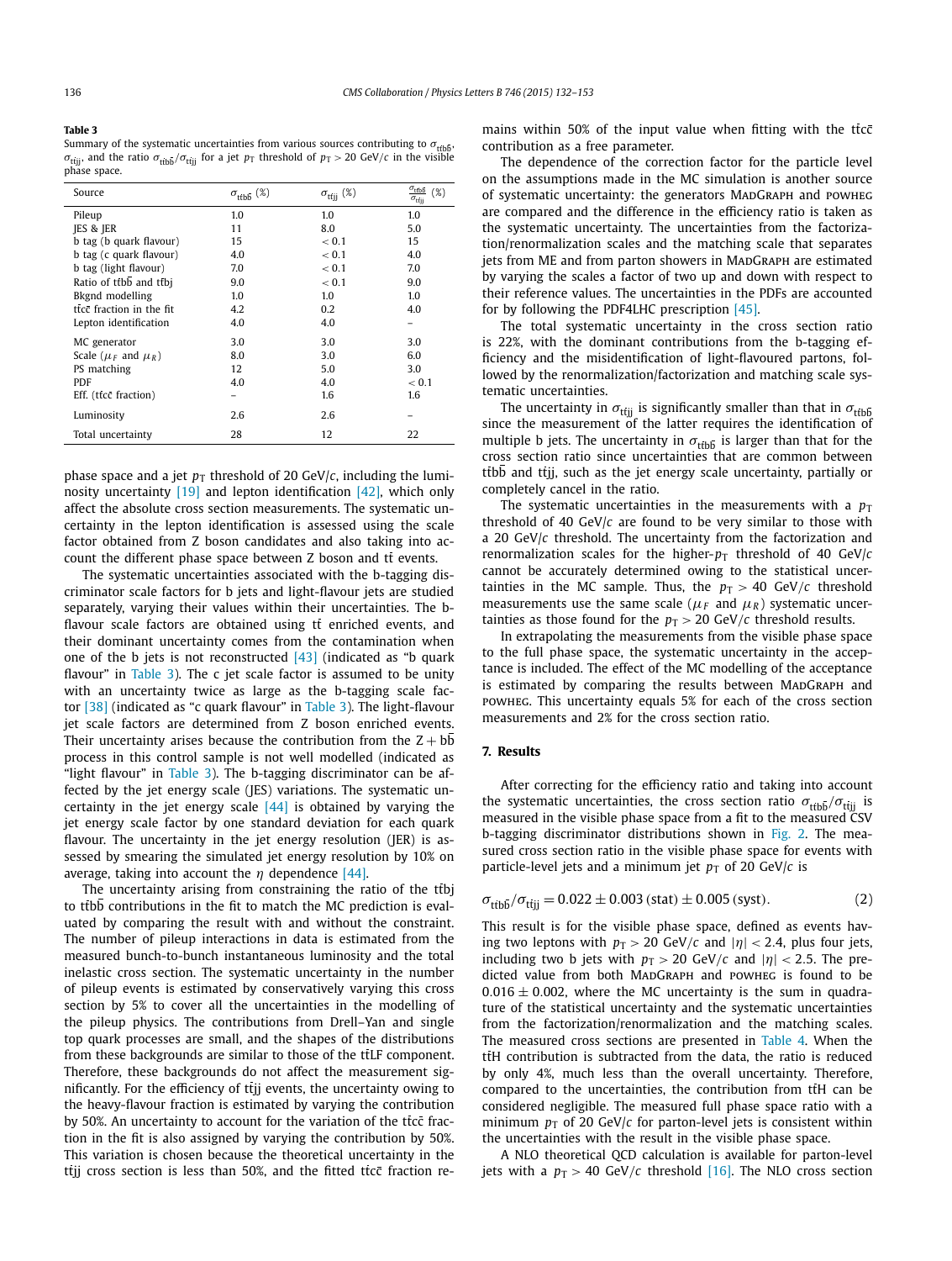#### <span id="page-5-0"></span>**Table 4**

The measured cross sections  $\sigma_{\text{ttbb}}$  and  $\sigma_{\text{ttij}}$  and their ratio are given for the visible phase space (PS) defined as two leptons with  $p_T > 20$  GeV/*c* and  $|\eta| < 2.4$  plus four jets, including two b jets with  $p_T > 20$  GeV/*c* and  $|\eta| < 2.5$ , and the full phase space, corrected for acceptance and branching fractions. The full phase space results are given for jet thresholds of  $p_T > 20$ and 40 GeV/*c*. The uncertainties shown are statistical and systematic, respectively. The predictions of a NLO theoretical calculation for the full phase space and  $p_T > 40$  GeV/*c* are also given [\[16\].](#page-6-0)

| Phase Space (PS)<br>$\sigma_{\text{trbb}}$ [pb]                                                                                                                              | $\sigma_{\text{tiii}}$ [pb]                              | $\sigma_{\text{ttbb}}/\sigma_{\text{ttii}}$                           |
|------------------------------------------------------------------------------------------------------------------------------------------------------------------------------|----------------------------------------------------------|-----------------------------------------------------------------------|
| Visible PS (particle)<br>$let p_T > 20 GeV/c$                                                                                                                                | $0.029 + 0.003 + 0.008$<br>$1.28 + 0.03 + 0.15$          | $0.022 + 0.003 + 0.005$                                               |
| Full PS (parton)<br>$let p_T > 20 GeV/c$<br>$1.11 + 0.11 + 0.31$<br>$let p_T > 40 GeV/c$<br>$0.36 + 0.08 + 0.10$<br>NLO calculation<br>Jet $p_T > 40$ GeV/c<br>$0.23 + 0.05$ | $52.1 + 1.0 + 6.8$<br>$16.1 + 0.7 + 2.1$<br>$21.0 + 2.9$ | $0.021 + 0.003 + 0.005$<br>$0.022 + 0.004 + 0.005$<br>$0.011 + 0.003$ |

values for  $\sigma_{ttbb}$ ,  $\sigma_{ttjj}$ , and the ratio  $\sigma_{ttbb}$  / $\sigma_{ttjj}$  are given in Table 4. To compare with this theoretical prediction, the analysis is repeated for a jet threshold of  $p<sub>T</sub> > 40$  GeV/*c*. Correspondingly with a higher jet  $p<sub>T</sub>$  threshold in the event selection, 24 ttbb events and 478 ttjj events remain after the full event selection, with the acceptance (including the event selection efficiency) of 0.34% and 0.15%, respectively. The measured cross section ratio in the full phase space with the  $p_T > 40$  GeV/*c* threshold is

$$
\sigma_{\text{ttbb}} / \sigma_{\text{tijj}} = 0.022 \pm 0.004 \, \text{(stat)} \pm 0.005 \, \text{(syst)}.\tag{3}
$$

The cross sections in the full phase space for this  $p<sub>T</sub>$  threshold are summarized in Table 4. The measured cross section ratio is higher, but compatible within 1.6 standard deviations with the prediction from the NLO calculation of  $0.011 \pm 0.003$ .

#### **8. Summary**

A measurement of the cross section ratio  $\sigma_{\text{ttbb}}/\sigma_{\text{ttij}}$  has been presented by the CMS experiment, using a data sample of pp collisions at a centre-of-mass energy of 8 TeV, corresponding to an integrated luminosity of 19.6 fb<sup>-1</sup>. The individual cross sections  $\sigma_{\text{ttjj}}$ and  $\sigma_{\text{trb} \bar{\text{b}}}$  have also been determined. The cross section ratio was measured in a visible phase space region using the dilepton decay mode of tt events and corrected to the particle level, corresponding to the detector acceptance. The measured cross section ratio in the visible phase space is  $\sigma_{\text{ttbb}}/\sigma_{\text{ttjj}} = 0.022 \pm 0.003$  *(stat)* $\pm 0.005$  *(syst)* with a minimum  $p_T$  for the particle-level jets of 20 GeV/*c*. The cross section ratio has also been measured in the full phase space with minimum parton-jet  $p_T$  thresholds of  $p_T > 20$  and *>* 40 GeV*/c* in order to compare with a NLO QCD calculation of the cross section ratio. The measurement is compatible within 1.6 standard deviations with the theoretical prediction. These are the first measurements of the cross sections  $\sigma_{\text{ttbb}}$  and  $\sigma_{\text{ttji}}$ , and their ratio. The result will provide important information about the main background in the search for ttH and as a figure of merit for testing the validity of NLO QCD calculations.

#### **Acknowledgements**

We congratulate our colleagues in the CERN accelerator departments for the excellent performance of the LHC and thank the technical and administrative staffs at CERN and at other CMS institutes for their contributions to the success of the CMS effort. In addition, we gratefully acknowledge the computing centres and personnel of the Worldwide LHC Computing Grid for delivering so effectively the computing infrastructure essential to our analyses. Finally, we acknowledge the enduring support for the construction and operation of the LHC and the CMS detector provided by the following funding agencies: BMWFW and FWF (Austria); FNRS and FWO (Belgium); CNPq, CAPES, FAPERJ, and FAPESP (Brazil); MES (Bulgaria); CERN; CAS, MOST, and NSFC (China); COLCIENCIAS (Colombia); MSES and CSF (Croatia); RPF (Cyprus); MoER, ERC IUT and ERDF (Estonia); Academy of Finland, MEC, and HIP (Finland); CEA and CNRS/IN2P3 (France); BMBF, DFG, and HGF (Germany); GSRT (Greece); OTKA and NIH (Hungary); DAE and DST (India); IPM (Iran); SFI (Ireland); INFN (Italy); MSIP and NRF (Republic of Korea); LAS (Lithuania); MOE and UM (Malaysia); CINVESTAV, CONACYT, SEP, and UASLP-FAI (Mexico); MBIE (New Zealand); PAEC (Pakistan); MSHE and NSC (Poland); FCT (Portugal); JINR (Dubna); MON, RosAtom, RAS and RFBR (Russia); MESTD (Serbia); SEIDI and CPAN (Spain); Swiss Funding Agencies (Switzerland); MST (Taipei); ThEPCenter, IPST, STAR and NSTDA (Thailand); TUBITAK and TAEK (Turkey); NASU and SFFR (Ukraine); STFC (United Kingdom); DOE and NSF (USA).

Individuals have received support from the Marie-Curie programme and the European Research Council and EPLANET (European Union); the Leventis Foundation; the A.P. Sloan Foundation; the Alexander von Humboldt Foundation; the Belgian Federal Science Policy Office; the Fonds pour la Formation à la Recherche dans l'Industrie et dans l'Agriculture (FRIA-Belgium); the Agentschap voor Innovatie door Wetenschap en Technologie (IWT-Belgium); the Ministry of Education, Youth and Sports (MEYS) of the Czech Republic; the Council of Science and Industrial Research, India; the HOMING PLUS programme of Foundation For Polish Science, cofinanced from European Union, Regional Development Fund; the Compagnia di San Paolo (Torino); the Consorzio per la Fisica (Trieste); MIUR project 20108T4XTM (Italy); the Thalis and Aristeia programmes cofinanced by EU-ESF and the Greek NSRF; and the National Priorities Research Program by Qatar National Research Fund.

#### **References**

- [1] ATLAS Collaboration, Observation of a new particle in the search for the standard model Higgs boson with the ATLAS detector at the LHC, Phys. Lett. B 716 (2012) 1, [http://dx.doi.org/10.1016/j.physletb.2012.08.020,](http://dx.doi.org/10.1016/j.physletb.2012.08.020) arXiv:1207.7214.
- [2] CMS Collaboration, Observation of a new boson at a mass of 125 GeV with the CMS experiment at the LHC, Phys. Lett. B 716 (2012) 30, [http://dx.doi.org/](http://dx.doi.org/10.1016/j.physletb.2012.08.021) [10.1016/j.physletb.2012.08.021,](http://dx.doi.org/10.1016/j.physletb.2012.08.021) arXiv:1207.7235.
- [3] CMS Collaboration, Observation of a new boson with mass near 125 GeV in pp collisions at  $\sqrt{s}$  = 7 and 8 TeV, J. High Energy Phys. 06 (2013) 081, [http://dx.doi.org/10.1007/JHEP06\(2013\)081,](http://dx.doi.org/10.1007/JHEP06(2013)081) arXiv:1303.4571.
- [4] CMS Collaboration, Measurement of the properties of a Higgs boson in the four-lepton final state, Phys. Rev. D 89 (2014) 092007, [http://dx.doi.org/10.](http://dx.doi.org/10.1103/PhysRevD.89.092007) [1103/PhysRevD.89.092007](http://dx.doi.org/10.1103/PhysRevD.89.092007), arXiv:1312.5353.
- [5] CMS Collaboration, Measurement of Higgs boson production and properties in the WW decay channel with leptonic final states, J. High Energy Phys. 01 (2014) 096, [http://dx.doi.org/10.1007/JHEP01\(2014\)096,](http://dx.doi.org/10.1007/JHEP01(2014)096) arXiv:1312.1129.
- [6] CMS Collaboration, Evidence for the 125 GeV Higgs boson decaying to a pair of *τ* leptons, J. High Energy Phys. 05 (2014) 104, [http://dx.doi.org/10.1007/](http://dx.doi.org/10.1007/JHEP05(2014)104) [JHEP05\(2014\)104](http://dx.doi.org/10.1007/JHEP05(2014)104), arXiv:1401.5041.
- [7] CMS Collaboration, Search for the standard model Higgs boson produced in association with a W or a Z boson and decaying to bottom quarks, Phys.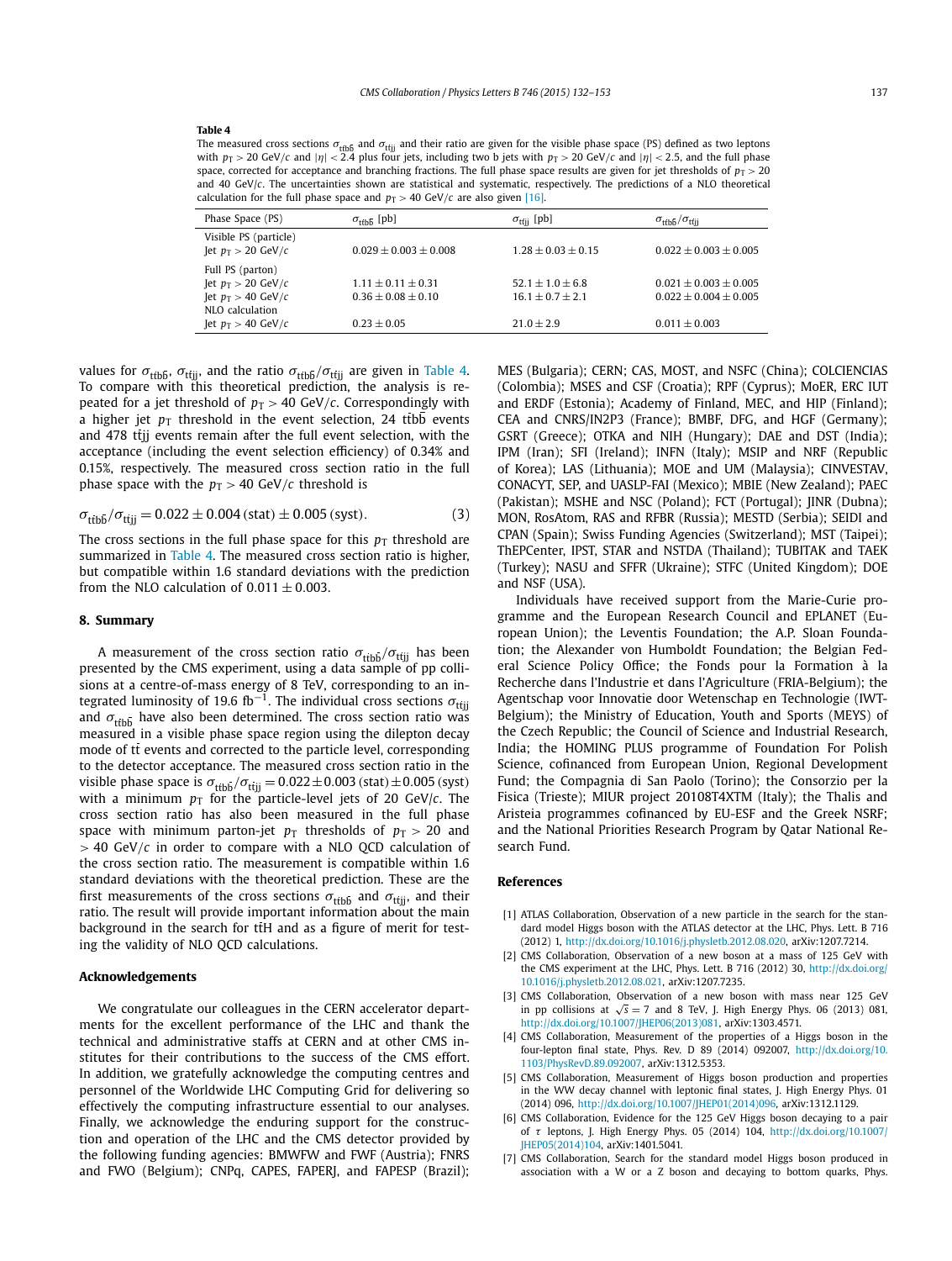<span id="page-6-0"></span>Rev. D 89 (2014) 012003, <http://dx.doi.org/10.1103/PhysRevD.89.012003>, arXiv: 1310.3687.

- [8] ATLAS Collaboration, Measurements of Higgs boson production and couplings in diboson final states with the ATLAS detector at the LHC, Phys. Lett. B 726 (2013) 88, <http://dx.doi.org/10.1016/j.physletb.2013.08.010>, arXiv:1307.1427.
- [9] ATLAS Collaboration, Evidence for the spin-0 nature of the Higgs boson using ATLAS data, Phys. Lett. B 726 (2013) 120, [http://dx.doi.org/10.1016/j.physletb.](http://dx.doi.org/10.1016/j.physletb.2013.08.026) [2013.08.026,](http://dx.doi.org/10.1016/j.physletb.2013.08.026) arXiv:1307.1432.
- [10] S. Heinemeyer, et al., Handbook of LHC Higgs cross sections: 3. Higgs properties, CERN Report CERN-2013-004, <http://dx.doi.org/10.5170/CERN-2013-004>, 2013, arXiv:1307.1347.
- [11] G. Bevilacqua, M. Czakon, C.G. Papadopoulos, R. Pittau, M. Worek, Assault on the NLO wishlist:  $pp \rightarrow$  ttbb, J. High Energy Phys. 09 (2009) 109, [http://dx.doi.](http://dx.doi.org/10.1088/1126-6708/2009/09/109) [org/10.1088/1126-6708/2009/09/109,](http://dx.doi.org/10.1088/1126-6708/2009/09/109) arXiv:0907.4723.
- [12] G. Bevilacqua, M. Czakon, C.G. Papadopoulos, M. Worek, Hadronic top-quark pair production in association with two jets at next-to-leading order QCD, Phys. Rev. D 84 (2011) 114017, <http://dx.doi.org/10.1103/PhysRevD.84.114017>, arXiv:1108.2851.
- [13] G. Bevilacqua, M. Czakon, C.G. Papadopoulos, M. Worek, Dominant QCD backgrounds in Higgs boson analyses at the LHC: a study of  $pp \rightarrow \text{tt} + 2$  jets at next-to-leading order, Phys. Rev. Lett. 104 (2010) 162002, [http://dx.doi.org/10.](http://dx.doi.org/10.1103/PhysRevLett.104.162002) [1103/PhysRevLett.104.162002,](http://dx.doi.org/10.1103/PhysRevLett.104.162002) arXiv:1002.4009.
- [14] A. Bredenstein, A. Denner, S. Dittmaier, S. Pozzorini, NLO OCD corrections to ttbb production at the LHC: 2. full hadronic results, J. High Energy Phys. 03 (2010) 021, [http://dx.doi.org/10.1007/JHEP03\(2010\)021](http://dx.doi.org/10.1007/JHEP03(2010)021), arXiv:1001.4006.
- [15] M. Worek, On the next-to-leading order QCD K-factor for ttbb production at the Tevatron, J. High Energy Phys. 02 (2011) 043, [http://dx.doi.org/10.1007/](http://dx.doi.org/10.1007/JHEP02(2012)043) [JHEP02\(2012\)043](http://dx.doi.org/10.1007/JHEP02(2012)043), arXiv:1112.4325.
- [16] M. Worek, G. Bevilacqua, On the ratio of ttbb and ttjj cross sections at the CERN large hadron collider, J. High Energy Phys. 07 (2014) 135, [http://dx.doi.](http://dx.doi.org/10.1007/JHEP07(2014)135) [org/10.1007/JHEP07\(2014\)135](http://dx.doi.org/10.1007/JHEP07(2014)135), arXiv:1403.2046.
- [17] A. Bredenstein, A. Denner, S. Dittmaier, S. Pozzorini, Next-to-leading order QCD corrections to  $pp \rightarrow$  ttbb + *x* at the LHC. Phys. Rev. Lett. 103 (2009) 012002. <http://dx.doi.org/10.1103/PhysRevLett.103.012002>, arXiv:0905.0110.
- [18] A. Bredenstein, A. Denner, S. Dittmaier, S. Pozzorini, NLO QCD corrections to ttbb production at the LHC: 1. quark–antiquark annihilation, J. High Energy Phys. 08 (2008) 108, [http://dx.doi.org/10.1088/1126-6708/2008/08/108,](http://dx.doi.org/10.1088/1126-6708/2008/08/108) arXiv: 0807.1248.
- [19] CMS Collaboration, CMS luminosity based on pixel cluster counting summer 2013 update, CMS Physics Analysis Summary CMS-PAS-LUM-13-001, [https://](https://cds.cern.ch/record/1598864) [cds.cern.ch/record/1598864,](https://cds.cern.ch/record/1598864) 2013.
- [20] CMS Collaboration, Particle-flow event reconstruction in CMS and performance for jets, taus, and  $E_{\rm T}^{\rm miss}$ , CMS Physics Analysis Summary CMS-PAS-PFT-09-001, <http://cds.cern.ch/record/1194487>, 2009.
- [21] CMS Collaboration, Commissioning of the particle-flow event reconstruction with the first LHC collisions recorded in the CMS detector, CMS Physics Analysis Summary CMS-PAS-PFT-10-001, [http://cds.cern.ch/record/1247373,](http://cds.cern.ch/record/1247373) 2010.
- [22] CMS Collaboration, The CMS experiment at the CERN LHC, J. Instrum. 3 (2008) S08004, <http://dx.doi.org/10.1088/1748-0221/3/08/S08004>.
- [23] J. Alwall, R. Frederix, S. Frixione, V. Hirschi, F. Maltoni, O. Mattelaer, H.-S. Shao, T. Stelzer, P. Torrielli, M. Zaro, The automated computation of tree-level and next-to-leading order differential cross sections, and their matching to parton shower simulations, J. High Energy Phys. 07 (2014) 079, [http://dx.doi.org/](http://dx.doi.org/10.1007/JHEP07(2014)079) [10.1007/JHEP07\(2014\)079,](http://dx.doi.org/10.1007/JHEP07(2014)079) arXiv:1405.0301.
- [24] T. Sjöstrand, S. Mrenna, P. Skands, PYTHIA 6.4 physics and manual, J. High Energy Phys. 05 (2006) 026, <http://dx.doi.org/10.1088/1126-6708/2006/05/026>, arXiv:hep-ph/0603175.
- [25] N. Davidson, G. Nanava, T. Przedziński, E. Richter-Wąs, Z. Wąs, Universal interface of TAUOLA: technical and physics documentation, Comput. Phys. Commun. 183 (2010) 821, [http://dx.doi.org/10.1016/j.cpc.2011.12.009,](http://dx.doi.org/10.1016/j.cpc.2011.12.009) arXiv:1002.0543.

#### **CMS Collaboration**

#### V. Khachatryan, A.M. Sirunyan, A. Tumasyan

*Yerevan Physics Institute, Yerevan, Armenia*

- [26] P. Nason, A new method for combining NLO QCD with shower Monte Carlo algorithms, J. High Energy Phys. 11 (2004) 040, [http://dx.doi.org/10.1088/](http://dx.doi.org/10.1088/1126-6708/2004/11/040) [1126-6708/2004/11/040](http://dx.doi.org/10.1088/1126-6708/2004/11/040), arXiv:hep-ph/0409146.
- [27] S. Frixione, P. Nason, C. Oleari, Matching NLO QCD computations with parton shower simulations: the POWHEG method, J. High Energy Phys. 11 (2007) 070, <http://dx.doi.org/10.1088/1126-6708/2007/11/070>, arXiv:0709.2092.
- [28] S. Alioli, P. Nason, C. Oleari, E. Re, A general framework for implementing NLO calculations in shower Monte Carlo programs: the POWHEG BOX, J. High Energy Phys. 06 (2010) 043, [http://dx.doi.org/10.1007/JHEP06\(2010\)043](http://dx.doi.org/10.1007/JHEP06(2010)043), arXiv: 1002.2581
- [29] N. Kidonakis, NNLL threshold resummation for top-pair and single-top production, Phys. Part. Nucl. 45 (2014) 714, [http://dx.doi.org/10.1134/](http://dx.doi.org/10.1134/S1063779614040091) [S1063779614040091,](http://dx.doi.org/10.1134/S1063779614040091) arXiv:1210.7813.
- [30] J. Pumplin, D.R. Stump, J. Huston, H.-L. Lai, P. Nadolsky, W.-K. Tung, New generation of parton distributions with uncertainties from global QCD analysis, J. High Energy Phys. 07 (2002) 012, [http://dx.doi.org/10.1088/1126-6708/](http://dx.doi.org/10.1088/1126-6708/2002/07/012) [2002/07/012](http://dx.doi.org/10.1088/1126-6708/2002/07/012), arXiv:hep-ph/0201195.
- [31] P.M. Nadolsky, H.-L. Lai, Q.-H. Cao, J. Huston, J. Pumplin, D. Stump, W.-K. Tung, C.-P. Yuan, Implications of CTEQ global analysis for collider observables, Phys. Rev. D 78 (2008) 013004, <http://dx.doi.org/10.1103/PhysRevD.78.013004>, arXiv:0802.0007.
- [32] S. Agostinelli, et al., GEANT4, GEANT4-a simulation toolkit, Nucl. Instrum. Methods A 506 (2003) 250, [http://dx.doi.org/10.1016/S0168-9002\(03\)01368-8](http://dx.doi.org/10.1016/S0168-9002(03)01368-8).
- [33] M. Cacciari, G.P. Salam, G. Soyez, The anti- $k_t$  jet clustering algorithm, J. High Energy Phys. 04 (2008) 063, <http://dx.doi.org/10.1088/1126-6708/2008/04/063>, arXiv:0802.1189.
- [34] CMS Collaboration, Performance of CMS muon reconstruction in pp collision events at <sup>√</sup>*<sup>s</sup>* <sup>=</sup> 7 TeV, J. Instrum. <sup>7</sup> (2012) P10002, [http://dx.doi.org/10.1088/](http://dx.doi.org/10.1088/1748-0221/7/10/P10002) [1748-0221/7/10/P10002](http://dx.doi.org/10.1088/1748-0221/7/10/P10002).
- [35] CMS Collaboration, Particle-flow commissioning with muons and electrons from <sup>J</sup>*/ψ* and <sup>W</sup> events at <sup>√</sup>*<sup>s</sup>* <sup>=</sup> 7 TeV, CMS Physics Analysis Summary CMS-PAS-PFT-10-003, [http://cds.cern.ch/record/1279347,](http://cds.cern.ch/record/1279347) 2010.
- [36] CMS Collaboration, Electromagnetic physics objects commissioning with first LHC data, CMS Physics Analysis Summary CMS-PAS-EGM-10-001, [http://cds.](http://cds.cern.ch/record/1247384) [cern.ch/record/1247384,](http://cds.cern.ch/record/1247384) 2010.
- [37] CMS Collaboration, Missing transverse energy performance of the CMS detector, J. Instrum. 6 (2011) P09001, [http://dx.doi.org/10.1088/1748-0221/6/09/](http://dx.doi.org/10.1088/1748-0221/6/09/P09001) [P09001.](http://dx.doi.org/10.1088/1748-0221/6/09/P09001)
- [38] CMS Collaboration, Identification of b-quark jets with the CMS experiment, J. Instrum. 8 (2013) P04013, [http://dx.doi.org/10.1088/1748-0221/8/04/P04013.](http://dx.doi.org/10.1088/1748-0221/8/04/P04013)
- [39] CMS Collaboration, First measurement of the cross section for top-quark pair production in proton–proton collisions at  $\sqrt{s}$  = 7 TeV, Phys. Lett. B 695 (2011) 424, <http://dx.doi.org/10.1016/j.physletb.2010.11.058>, arXiv:1010.5994.
- [40] CMS Collaboration, Measurement of the top-quark pair-production cross section and the top-quark mass in the dilepton channel at  $\sqrt{s} = 7$  TeV, J. High Energy Phys. 07 (2011) 049, [http://dx.doi.org/10.1007/JHEP07\(2011\)049](http://dx.doi.org/10.1007/JHEP07(2011)049).
- [41] Particle Data Group, K.A. Olive, et al., Review of particle physics, Chin. Phys. C 38 (2014) 090001, <http://dx.doi.org/10.1088/1674-1137/38/9/090001>.
- [42] CMS Collaboration, Measurement of the tt production cross section in the dilepton channel in pp collisions at  $\sqrt{s} = 8$  TeV, J. High Energy Phys. 02 (2013) 024, [http://dx.doi.org/10.1007/JHEP02\(2014\)024.](http://dx.doi.org/10.1007/JHEP02(2014)024)
- [43] CMS Collaboration, Search for the associated production of the Higgs boson with a top-quark pair, J. High Energy Phys. 09 (2014) 087, [http://dx.doi.org/](http://dx.doi.org/10.1007/JHEP09(2014)087) [10.1007/JHEP09\(2014\)087;](http://dx.doi.org/10.1007/JHEP09(2014)087)

CMS Collaboration, [http://dx.doi.org/10.1007/JHEP10\(2014\)106](http://dx.doi.org/10.1007/JHEP10(2014)106) (Erratum).

- [44] CMS Collaboration, Determination of jet energy calibration and transverse momentum resolution in CMS, J. Instrum. 6 (2011) P11002, [http://dx.doi.org/10.](http://dx.doi.org/10.1088/1748-0221/6/11/P11002) [1088/1748-0221/6/11/P11002](http://dx.doi.org/10.1088/1748-0221/6/11/P11002).
- [45] M. Botje, J. Butterworth, A. [Cooper-Sarkar,](http://refhub.elsevier.com/S0370-2693(15)00326-3/bib6269623A504446344C4843s1) A. de Roeck, J. Feltesse, S. Forte, [A. Glazov,](http://refhub.elsevier.com/S0370-2693(15)00326-3/bib6269623A504446344C4843s1) J. Huston, R. McNulty, T. Sjöstrand, R.S. Thorne, The PDF4LHC working group interim [recommendations,](http://refhub.elsevier.com/S0370-2693(15)00326-3/bib6269623A504446344C4843s1) arXiv:1101.0538, 2011.

W. Adam, T. Bergauer, M. Dragicevic, J. Erö, C. Fabjan<sup>[1](#page-20-0)</sup>, M. Friedl, R. Frühwirth<sup>1</sup>, V.M. Ghete, C. Hartl, N. Hörmann, J. Hrubec, M. Jeitler <sup>1</sup>, W. Kiesenhofer, V. Knünz, M. Krammer <sup>1</sup>, I. Krätschmer, D. Liko, I. Mikulec, D. Rabady<sup>2</sup>, B. Rahbaran, H. Rohringer, R. Schöfbeck, J. Strauss, A. Taurok, W. Treberer-Treberspurg, W. Waltenberger, C.-E. Wulz <sup>[1](#page-20-0)</sup>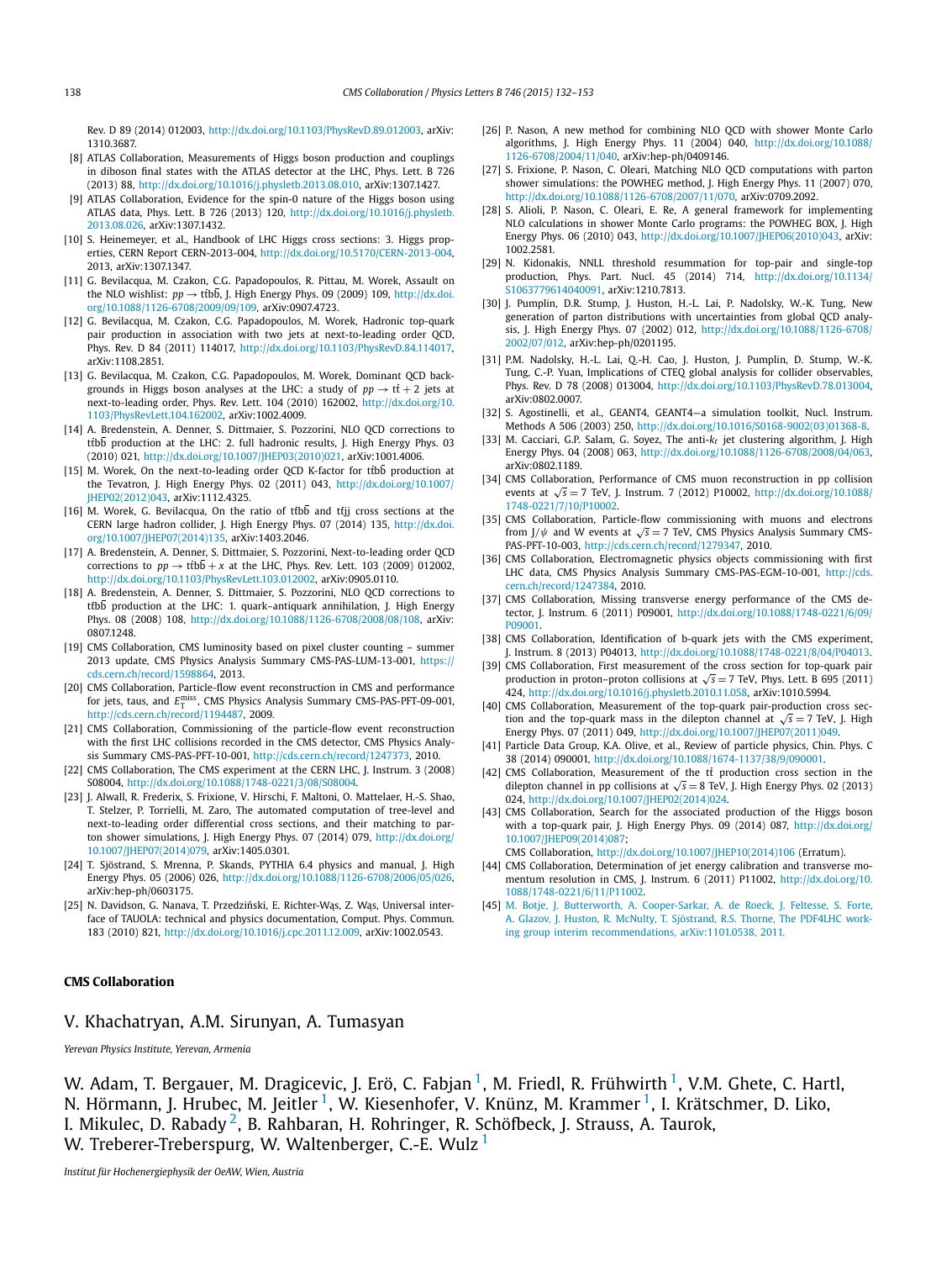### V. Mossolov, N. Shumeiko, J. Suarez Gonzalez

*National Centre for Particle and High Energy Physics, Minsk, Belarus*

S. Alderweireldt, M. Bansal, S. Bansal, T. Cornelis, E.A. De Wolf, X. Janssen, A. Knutsson, S. Luyckx, S. Ochesanu, B. Roland, R. Rougny, M. Van De Klundert, H. Van Haevermaet, P. Van Mechelen, N. Van Remortel, A. Van Spilbeeck

*Universiteit Antwerpen, Antwerpen, Belgium*

F. Blekman, S. Blyweert, J. D'Hondt, N. Daci, N. Heracleous, J. Keaveney, S. Lowette, M. Maes, A. Olbrechts, Q. Python, D. Strom, S. Tavernier, W. Van Doninck, P. Van Mulders, G.P. Van Onsem, I. Villella

*Vrije Universiteit Brussel, Brussel, Belgium*

C. Caillol, B. Clerbaux, G. De Lentdecker, D. Dobur, L. Favart, A.P.R. Gay, A. Grebenyuk, A. Léonard, A. Mohammadi, L. Perniè<sup>2</sup>, T. Reis, T. Seva, L. Thomas, C. Vander Velde, P. Vanlaer, J. Wang

*Université Libre de Bruxelles, Bruxelles, Belgium*

V. Adler, K. Beernaert, L. Benucci, A. Cimmino, S. Costantini, S. Crucy, S. Dildick, A. Fagot, G. Garcia, J. Mccartin, A.A. Ocampo Rios, D. Ryckbosch, S. Salva Diblen, M. Sigamani, N. Strobbe, F. Thyssen, M. Tytgat, E. Yazgan, N. Zaganidis

*Ghent University, Ghent, Belgium*

S. Basegmez, C. Beluffi<sup>3</sup>, G. Bruno, R. Castello, A. Caudron, L. Ceard, G.G. Da Silveira, C. Delaere, T. du Pree, D. Favart, L. Forthomme, A. Giammanco<sup>4</sup>, J. Hollar, P. Jez, M. Komm, V. Lemaitre, C. Nuttens, D. Pagano, L. Perrini, A. Pin, K. Piotrzkowski, A. Popov<sup>5</sup>, L. Quertenmont, M. Selvaggi, M. Vidal Marono, J.M. Vizan Garcia

*Université Catholique de Louvain, Louvain-la-Neuve, Belgium*

N. Beliy, T. Caebergs, E. Daubie, G.H. Hammad

*Université de Mons, Mons, Belgium*

W.L. Aldá Júnior, G.A. Alves, L. Brito, M. Correa Martins Junior, T. Dos Reis Martins, C. Mora Herrera, M.E. Pol

*Centro Brasileiro de Pesquisas Fisicas, Rio de Janeiro, Brazil*

W. Carvalho, J. Chinellato<sup>6</sup>, A. Custódio, E.M. Da Costa, D. De Jesus Damiao, C. De Oliveira Martins, S. Fonseca De Souza, H. Malbouisson, D. Matos Figueiredo, L. Mundim, H. Nogima, W.L. Prado Da Silva, J. Santaolalla, A. Santoro, A. Sznajder, E.J. Tonelli Manganote<sup>6</sup>, A. Vilela Pereira

*Universidade do Estado do Rio de Janeiro, Rio de Janeiro, Brazil*

C.A. Bernardes <sup>b</sup>, S. Dogra<sup>a</sup>, T.R. Fernandez Perez Tomei<sup>a</sup>, E.M. Gregores <sup>b</sup>. P.G. Mercadante <sup>b</sup>. S.F. Novaes<sup>a</sup>, Sandra S. Padula<sup>a</sup>

<sup>a</sup> *Universidade Estadual Paulista, São Paulo, Brazil* <sup>b</sup> *Universidade Federal do ABC, São Paulo, Brazil*

A. Aleksandrov, V. Genchev<sup>[2](#page-20-0)</sup>, P. Iaydiiev, A. Marinov, S. Piperov, M. Rodozov, S. Stoykova, G. Sultanov, V. Tcholakov, M. Vutova

*Institute for Nuclear Research and Nuclear Energy, Sofia, Bulgaria*

A. Dimitrov, I. Glushkov, R. Hadjiiska, V. Kozhuharov, L. Litov, B. Pavlov, P. Petkov

*University of Sofia, Sofia, Bulgaria*

J.G. Bian, G.M. Chen, H.S. Chen, M. Chen, R. Du, C.H. Jiang, S. Liang, R. Plestina<sup>7</sup>, J. Tao, X. Wang, Z. Wang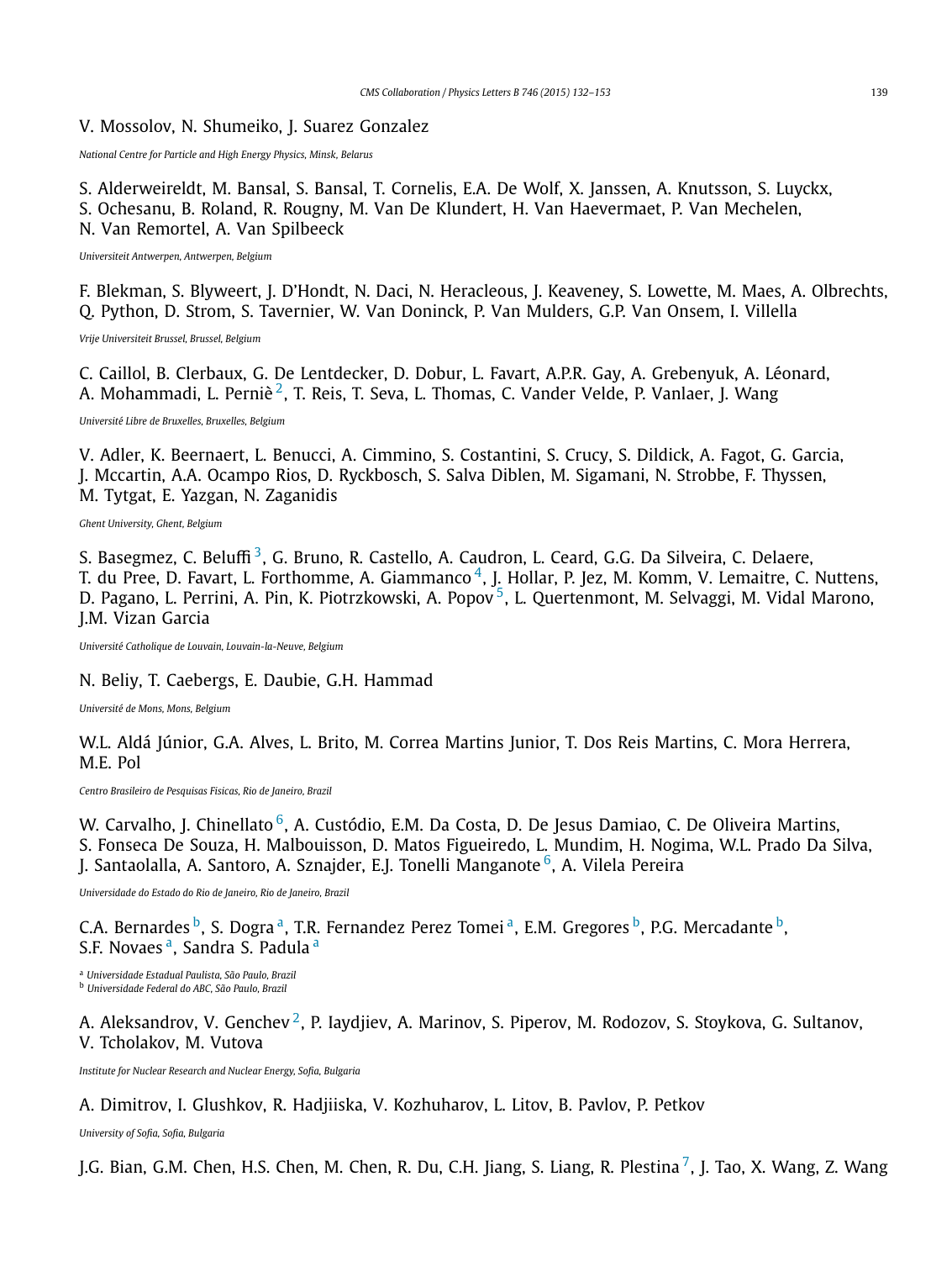*Institute of High Energy Physics, Beijing, China*

# C. Asawatangtrakuldee, Y. Ban, Y. Guo, Q. Li, W. Li, S. Liu, Y. Mao, S.J. Qian, D. Wang, L. Zhang, W. Zou

*State Key Laboratory of Nuclear Physics and Technology, Peking University, Beijing, China*

### C. Avila, L.F. Chaparro Sierra, C. Florez, J.P. Gomez, B. Gomez Moreno, J.C. Sanabria

*Universidad de Los Andes, Bogota, Colombia*

#### N. Godinovic, D. Lelas, D. Polic, I. Puljak

*University of Split, Faculty of Electrical Engineering, Mechanical Engineering and Naval Architecture, Split, Croatia*

#### Z. Antunovic, M. Kovac

*University of Split, Faculty of Science, Split, Croatia*

#### V. Brigljevic, K. Kadija, J. Luetic, D. Mekterovic, L. Sudic

*Institute Rudjer Boskovic, Zagreb, Croatia*

#### A. Attikis, G. Mavromanolakis, J. Mousa, C. Nicolaou, F. Ptochos, P.A. Razis

*University of Cyprus, Nicosia, Cyprus*

M. Bodlak, M. Finger, M. Finger Jr. [8](#page-20-0)

*Charles University, Prague, Czech Republic*

### Y. Assran [9,](#page-20-0) A. Ellithi Kamel [10,](#page-20-0) M.A. Mahmoud [11,](#page-20-0) A. Radi [12](#page-20-0)*,*[13](#page-20-0)

Academy of Scientific Research and Technology of the Arab Republic of Egypt, Egyptian Network of High Energy Physics, Cairo, Egypt

#### M. Kadastik, M. Murumaa, M. Raidal, A. Tiko

*National Institute of Chemical Physics and Biophysics, Tallinn, Estonia*

#### P. Eerola, G. Fedi, M. Voutilainen

*Department of Physics, University of Helsinki, Helsinki, Finland*

J. Härkönen, V. Karimäki, R. Kinnunen, M.J. Kortelainen, T. Lampén, K. Lassila-Perini, S. Lehti, T. Lindén, P. Luukka, T. Mäenpää, T. Peltola, E. Tuominen, J. Tuominiemi, E. Tuovinen, L. Wendland

*Helsinki Institute of Physics, Helsinki, Finland*

### J. Talvitie, T. Tuuva

*Lappeenranta University of Technology, Lappeenranta, Finland*

M. Besancon, F. Couderc, M. Dejardin, D. Denegri, B. Fabbro, J.L. Faure, C. Favaro, F. Ferri, S. Ganjour, A. Givernaud, P. Gras, G. Hamel de Monchenault, P. Jarry, E. Locci, J. Malcles, J. Rander, A. Rosowsky, M. Titov

*DSM/IRFU, CEA/Saclay, Gif-sur-Yvette, France*

S. Baffioni, F. Beaudette, P. Busson, C. Charlot, T. Dahms, M. Dalchenko, L. Dobrzynski, N. Filipovic, A. Florent, R. Granier de Cassagnac, L. Mastrolorenzo, P. Miné, C. Mironov, I.N. Naranjo, M. Nguyen, C. Ochando, P. Paganini, S. Regnard, R. Salerno, J.B. Sauvan, Y. Sirois, C. Veelken, Y. Yilmaz, A. Zabi

*Laboratoire Leprince-Ringuet, Ecole Polytechnique, IN2P3-CNRS, Palaiseau, France*

J.-L. Agram  $^{14}$ , J. Andrea, A. Aubin, D. Bloch, J.-M. Brom, E.C. Chabert, C. Collard, E. Conte  $^{14}$ , J.-C. Fontaine <sup>14</sup>, D. Gelé, U. Goerlach, C. Goetzmann, A.-C. Le Bihan, P. Van Hove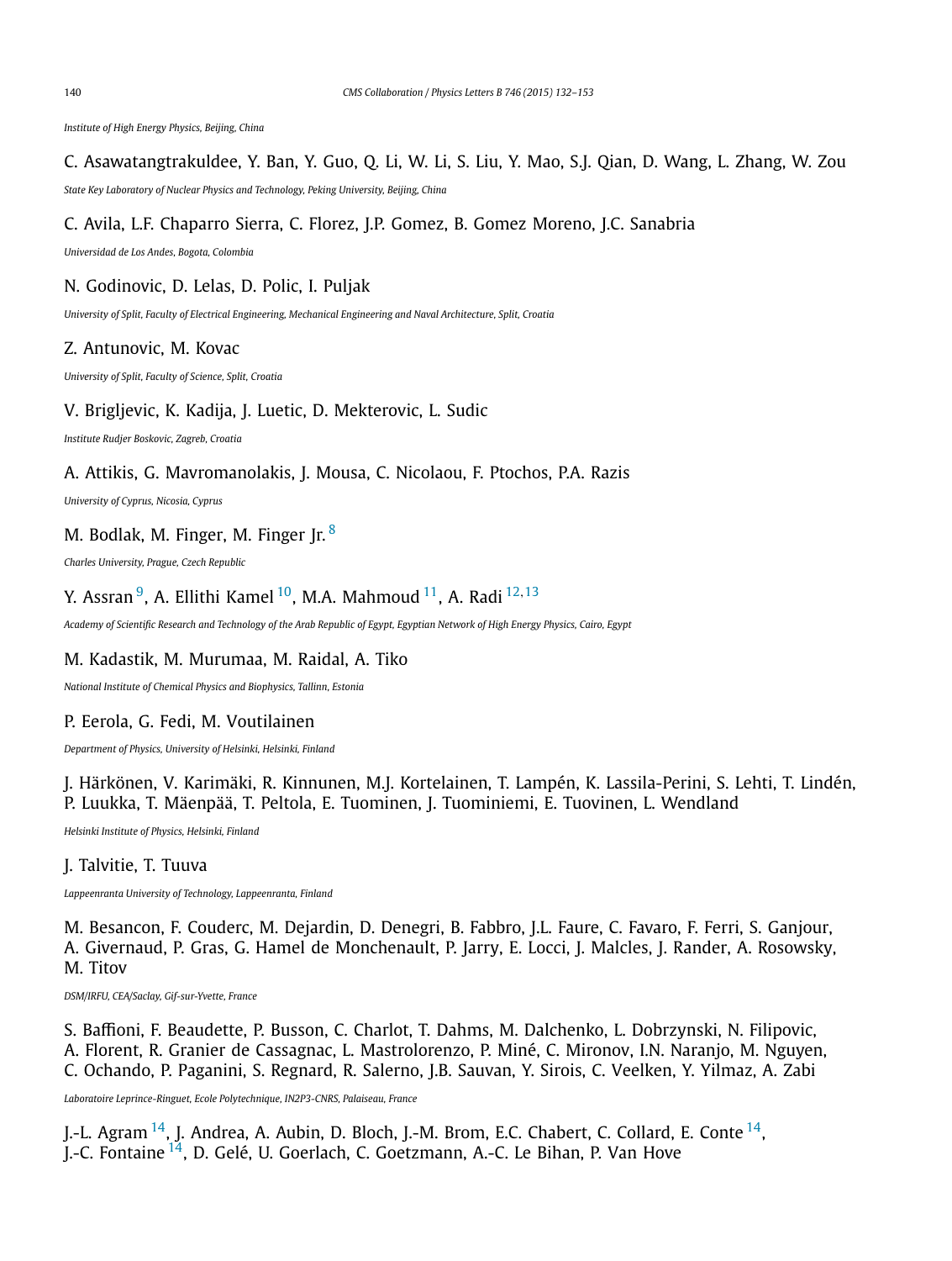Institut Pluridisciplinaire Hubert Curien, Université de Strasbourg, Université de Haute Alsace Mulhouse, CNRS/IN2P3, Strasbourg, France

### S. Gadrat

Centre de Calcul de l'Institut National de Physiaue Nucleaire et de Physiaue des Particules. CNRS/IN2P3. Villeurbanne. France

S. Beauceron, N. Beaupere, G. Boudoul<sup>2</sup>, E. Bouvier, S. Brochet, C.A. Carrillo Montoya, J. Chasserat, R. Chierici, D. Contardo<sup>2</sup>, P. Depasse, H. El Mamouni, J. Fan, J. Fay, S. Gascon, M. Gouzevitch, B. Ille, T. Kurca, M. Lethuillier, L. Mirabito, S. Perries, J.D. Ruiz Alvarez, D. Sabes, L. Sgandurra, V. Sordini, M. Vander Donckt, P. Verdier, S. Viret, H. Xiao

Université de Lyon, Université Claude Bernard Lyon 1, CNRS-IN2P3, Institut de Physique Nucléaire de Lyon, Villeurbanne, France

### Z. Tsamalaidze<sup>[8](#page-20-0)</sup>

*Institute of High Energy Physics and Informatization, Tbilisi State University, Tbilisi, Georgia*

C. Autermann, S. Beranek, M. Bontenackels, M. Edelhoff, L. Feld, O. Hindrichs, K. Klein, A. Ostapchuk, A. Perieanu, F. Raupach, J. Sammet, S. Schael, H. Weber, B. Wittmer, V. Zhukov [5](#page-20-0)

*RWTH Aachen University, I. Physikalisches Institut, Aachen, Germany*

M. Ata, M. Brodski, E. Dietz-Laursonn, D. Duchardt, M. Erdmann, R. Fischer, A. Güth, T. Hebbeker, C. Heidemann, K. Hoepfner, D. Klingebiel, S. Knutzen, P. Kreuzer, M. Merschmeyer, A. Meyer, P. Millet, M. Olschewski, K. Padeken, P. Papacz, H. Reithler, S.A. Schmitz, L. Sonnenschein, D. Teyssier, S. Thüer, M. Weber

*RWTH Aachen University, III. Physikalisches Institut A, Aachen, Germany*

V. Cherepanov, Y. Erdogan, G. Flügge, H. Geenen, M. Geisler, W. Haj Ahmad, A. Heister, F. Hoehle, B. Kargoll, T. Kress, Y. Kuessel, J. Lingemann [2,](#page-20-0) A. Nowack, I.M. Nugent, L. Perchalla, O. Pooth, A. Stahl

*RWTH Aachen University, III. Physikalisches Institut B, Aachen, Germany*

I. Asin, N. Bartosik, J. Behr, W. Behrenhoff, U. Behrens, A.J. Bell, M. Bergholz [15,](#page-20-0) A. Bethani, K. Borras, A. Burgmeier, A. Cakir, L. Calligaris, A. Campbell, S. Choudhury, F. Costanza, C. Diez Pardos, S. Dooling, T. Dorland, G. Eckerlin, D. Eckstein, T. Eichhorn, G. Flucke, J. Garay Garcia, A. Geiser, P. Gunnellini, J. Hauk, M. Hempel, D. Horton, H. Jung, A. Kalogeropoulos, M. Kasemann, P. Katsas, J. Kieseler, C. Kleinwort, D. Krücker, W. Lange, J. Leonard, K. Lipka, A. Lobanov, W. Lohmann [15,](#page-20-0) B. Lutz, R. Mankel, I. Marfin, I.-A. Melzer-Pellmann, A.B. Meyer, G. Mittag, J. Mnich, A. Mussgiller, S. Naumann-Emme, A. Nayak, O. Novgorodova, F. Nowak, E. Ntomari, H. Perrey, D. Pitzl, R. Placakyte, A. Raspereza, P.M. Ribeiro Cipriano, E. Ron, M.Ö. Sahin, J. Salfeld-Nebgen, P. Saxena, R. Schmidt<sup>15</sup>, T. Schoerner-Sadenius, M. Schröder, C. Seitz, S. Spannagel, A.D.R. Vargas Trevino, R. Walsh, C. Wissing

*Deutsches Elektronen-Synchrotron, Hamburg, Germany*

M. Aldaya Martin, V. Blobel, M. Centis Vignali, A.R. Draeger, J. Erfle, E. Garutti, K. Goebel, M. Görner, J. Haller, M. Hoffmann, R.S. Höing, H. Kirschenmann, R. Klanner, R. Kogler, J. Lange, T. Lapsien, T. Lenz, I. Marchesini, J. Ott, T. Peiffer, N. Pietsch, J. Poehlsen, T. Poehlsen, D. Rathjens, C. Sander, H. Schettler, P. Schleper, E. Schlieckau, A. Schmidt, M. Seidel, V. Sola, H. Stadie, G. Steinbrück, D. Troendle, E. Usai, L. Vanelderen

*University of Hamburg, Hamburg, Germany*

C. Barth, C. Baus, J. Berger, C. Böser, E. Butz, T. Chwalek, W. De Boer, A. Descroix, A. Dierlamm, M. Feindt, F. Frensch, M. Giffels, F. Hartmann<sup>2</sup>, T. Hauth<sup>2</sup>, U. Husemann, I. Katkov<sup>5</sup>, A. Kornmayer<sup>2</sup>, E. Kuznetsova, P. Lobelle Pardo, M.U. Mozer, Th. Müller, A. Nürnberg, G. Quast, K. Rabbertz, F. Ratnikov, S. Röcker, H.J. Simonis, F.M. Stober, R. Ulrich, J. Wagner-Kuhr, S. Wayand, T. Weiler, R. Wolf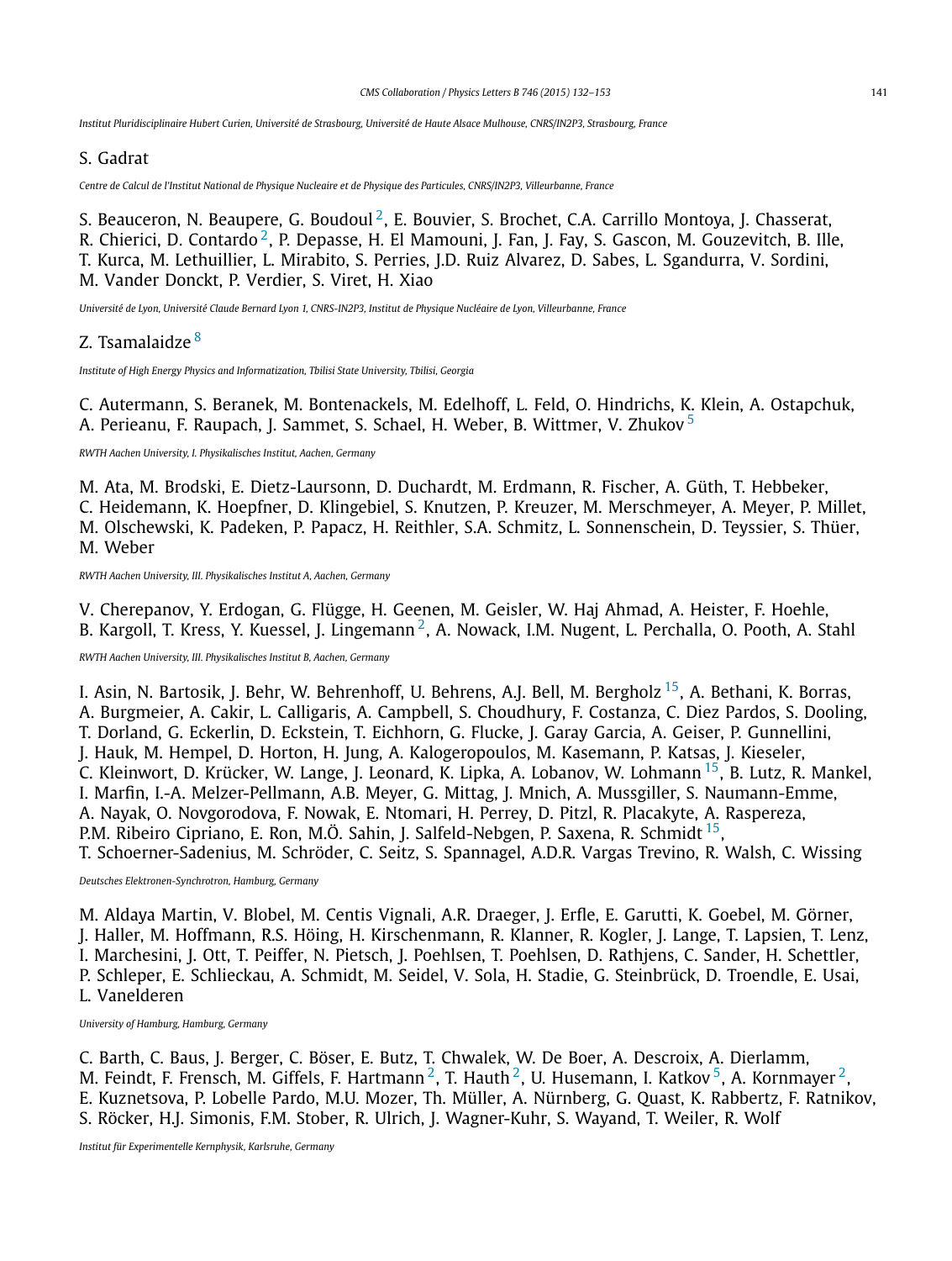### G. Anagnostou, G. Daskalakis, T. Geralis, V.A. Giakoumopoulou, A. Kyriakis, D. Loukas, A. Markou, C. Markou, A. Psallidas, I. Topsis-Giotis

*Institute of Nuclear and Particle Physics (INPP), NCSR Demokritos, Aghia Paraskevi, Greece*

#### A. Agapitos, S. Kesisoglou, A. Panagiotou, N. Saoulidou, E. Stiliaris

*University of Athens, Athens, Greece*

X. Aslanoglou, I. Evangelou, G. Flouris, C. Foudas, P. Kokkas, N. Manthos, I. Papadopoulos, E. Paradas

*University of Ioánnina, Ioánnina, Greece*

G. Bencze, C. Hajdu, P. Hidas, D. Horvath [16](#page-20-0), F. Sikler, V. Veszpremi, G. Vesztergombi [17,](#page-20-0) A.J. Zsigmond *Wigner Research Centre for Physics, Budapest, Hungary*

N. Beni, S. Czellar, J. Karancsi [18,](#page-20-0) J. Molnar, J. Palinkas, Z. Szillasi

*Institute of Nuclear Research ATOMKI, Debrecen, Hungary*

#### P. Raics, Z.L. Trocsanyi, B. Ujvari

*University of Debrecen, Debrecen, Hungary*

#### S.K. Swain

*National Institute of Science Education and Research, Bhubaneswar, India*

S.B. Beri, V. Bhatnagar, R. Gupta, U. Bhawandeep, A.K. Kalsi, M. Kaur, M. Mittal, N. Nishu, J.B. Singh

*Panjab University, Chandigarh, India*

Ashok Kumar, Arun Kumar, S. Ahuja, A. Bhardwaj, B.C. Choudhary, A. Kumar, S. Malhotra, M. Naimuddin, K. Ranjan, V. Sharma

*University of Delhi, Delhi, India*

S. Banerjee, S. Bhattacharya, K. Chatterjee, S. Dutta, B. Gomber, Sa. Jain, Sh. Jain, R. Khurana, A. Modak, S. Mukherjee, D. Roy, S. Sarkar, M. Sharan

*Saha Institute of Nuclear Physics, Kolkata, India*

A. Abdulsalam, D. Dutta, S. Kailas, V. Kumar, A.K. Mohanty<sup>2</sup>, L.M. Pant, P. Shukla, A. Topkar

*Bhabha Atomic Research Centre, Mumbai, India*

T. Aziz, S. Banerjee, S. Bhowmik <sup>[19](#page-20-0)</sup>, R.M. Chatterjee, R.K. Dewanjee, S. Dugad, S. Ganguly, S. Ghosh, M. Guchait, A. Gurtu<sup>20</sup>, G. Kole, S. Kumar, M. Maity <sup>19</sup>, G. Majumder, K. Mazumdar, G.B. Mohanty, B. Parida, K. Sudhakar, N. Wickramage [21](#page-20-0)

*Tata Institute of Fundamental Research, Mumbai, India*

H. Bakhshiansohi, H. Behnamian, S.M. Etesami  $^{22}$ , A. Fahim  $^{23}$ , R. Goldouzian, A. Jafari, M. Khakzad, M. Mohammadi Najafabadi, M. Naseri, S. Paktinat Mehdiabadi, F. Rezaei Hosseinabadi, B. Safarzadeh <sup>24</sup>, M. Zeinali

*Institute for Research in Fundamental Sciences (IPM), Tehran, Iran*

#### M. Felcini, M. Grunewald

*University College Dublin, Dublin, Ireland*

M. Abbrescia [a](#page-11-0)*,*[b,](#page-11-0) L. Barbone [a](#page-11-0)*,*[b,](#page-11-0) C. Calabria [a](#page-11-0)*,*[b,](#page-11-0) S.S. Chhibra [a](#page-11-0)*,*[b](#page-11-0), A. Colaleo [a,](#page-11-0) D. Creanza [a](#page-11-0)*,*[c,](#page-11-0) N. De Filippis [a](#page-11-0)*,*[c,](#page-11-0) M. De Palma [a](#page-11-0)*,*[b,](#page-11-0) L. Fiore [a,](#page-11-0) G. Iaselli [a](#page-11-0)*,*[c,](#page-11-0) G. Maggi [a](#page-11-0)*,*[c,](#page-11-0) M. Maggi [a,](#page-11-0) S. My [a](#page-11-0)*,*[c,](#page-11-0) S. Nuzzo [a](#page-11-0)*,*[b](#page-11-0),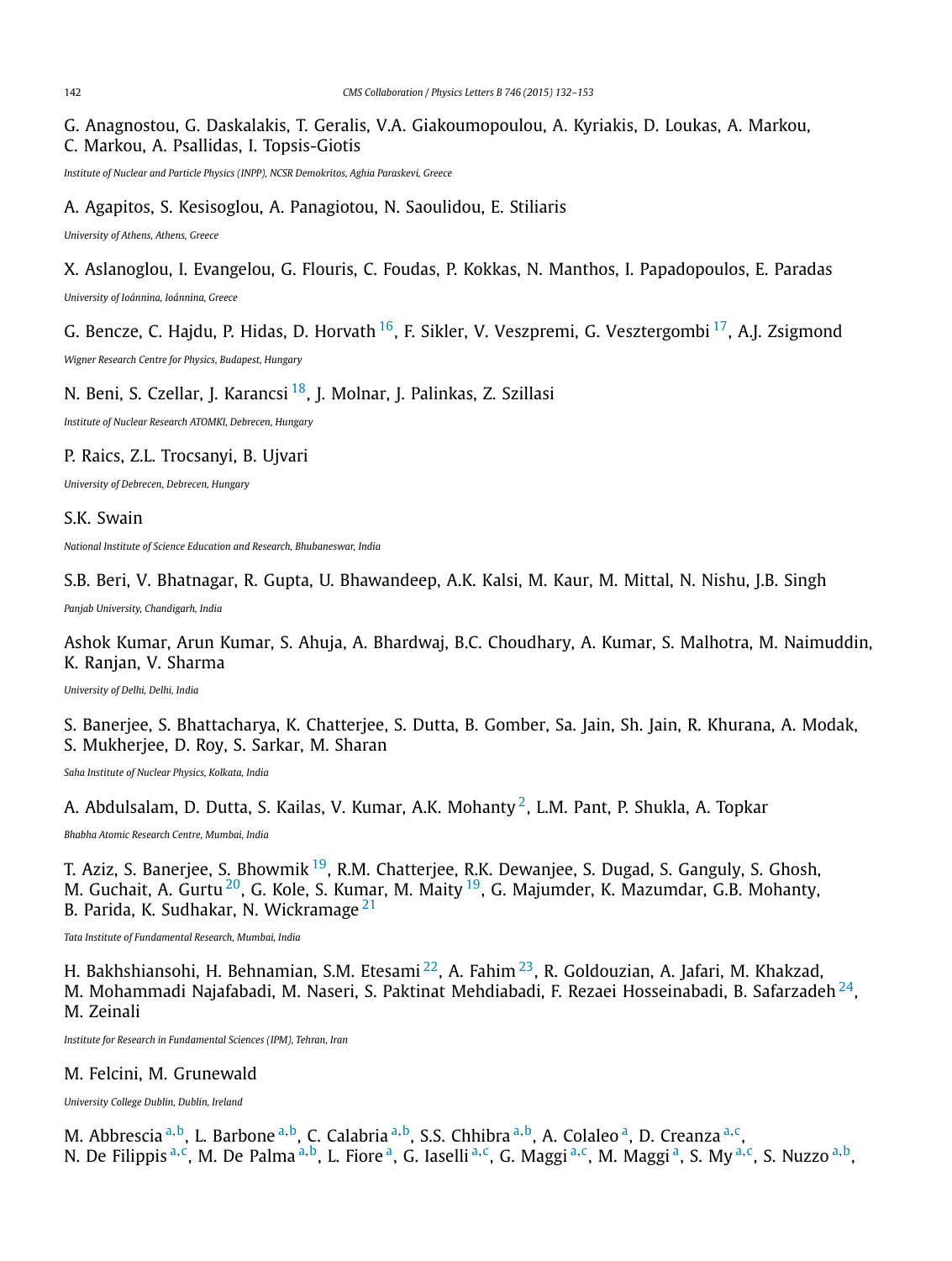<span id="page-11-0"></span>A. Pompili <sup>a</sup>*,*b, G. Pugliese <sup>a</sup>*,*c, R. Radogna <sup>a</sup>*,*b*,*[2,](#page-20-0) G. Selvaggi <sup>a</sup>*,*b, L. Silvestris <sup>a</sup>*,*[2,](#page-20-0) G. Singh <sup>a</sup>*,*b, R. Venditti <sup>a</sup>*,*b, P. Verwilligen<sup>a</sup>, G. Zito<sup>a</sup>

<sup>a</sup> *INFN Sezione di Bari, Bari, Italy* <sup>b</sup> *Università di Bari, Bari, Italy* <sup>c</sup> *Politecnico di Bari, Bari, Italy*

G. Abbiendi a, A.C. Benvenuti a, D. Bonacorsi <sup>a</sup>*,*b, S. Braibant-Giacomelli <sup>a</sup>*,*b, L. Brigliadori <sup>a</sup>*,*b, R. Campanini <sup>a</sup>*,*b, P. Capiluppi <sup>a</sup>*,*b, A. Castro <sup>a</sup>*,*b, F.R. Cavallo a, G. Codispoti <sup>a</sup>*,*b, M. Cuffiani <sup>a</sup>*,*b, G.M. Dallavalle a, F. Fabbri a, A. Fanfani <sup>a</sup>*,*b, D. Fasanella <sup>a</sup>*,*b, P. Giacomelli a, C. Grandi a, L. Guiducci <sup>a</sup>*,*b, S. Marcellini a, G. Masetti <sup>a</sup>*,*[2](#page-20-0), A. Montanari a, F.L. Navarria <sup>a</sup>*,*b, A. Perrotta a, F. Primavera <sup>a</sup>*,*b, A.M. Rossi <sup>a</sup>*,*b, T. Rovelli <sup>a</sup>*,*b, G.P. Siroli <sup>a</sup>*,*b, N. Tosi <sup>a</sup>*,*b, R. Travaglini <sup>a</sup>*,*<sup>b</sup>

<sup>a</sup> *INFN Sezione di Bologna, Bologna, Italy* <sup>b</sup> *Università di Bologna, Bologna, Italy*

S. Albergo <sup>a</sup>*,*b, G. Cappello a, M. Chiorboli <sup>a</sup>*,*b, S. Costa <sup>a</sup>*,*b, F. Giordano <sup>a</sup>*,*[2,](#page-20-0) R. Potenza <sup>a</sup>*,*b, A. Tricomi <sup>a</sup>*,*b, C. Tuve <sup>a</sup>*,*<sup>b</sup>

<sup>a</sup> *INFN Sezione di Catania, Catania, Italy*

<sup>b</sup> *Università di Catania, Catania, Italy*

<sup>c</sup> *CSFNSM, Catania, Italy*

G. Barbagli a, V. Ciulli <sup>a</sup>*,*b, C. Civinini a, R. D'Alessandro <sup>a</sup>*,*b, E. Focardi <sup>a</sup>*,*b, E. Gallo a, S. Gonzi <sup>a</sup>*,*b, V. Gori <sup>a</sup>*,*b*,*[2,](#page-20-0) P. Lenzi <sup>a</sup>*,*b, M. Meschini a, S. Paoletti a, G. Sguazzoni a, A. Tropiano <sup>a</sup>*,*<sup>b</sup>

<sup>a</sup> *INFN Sezione di Firenze, Firenze, Italy*

<sup>b</sup> *Università di Firenze, Firenze, Italy*

### L. Benussi, S. Bianco, F. Fabbri, D. Piccolo

*INFN Laboratori Nazionali di Frascati, Frascati, Italy*

#### F. Ferro a, M. Lo Vetere <sup>a</sup>*,*b, E. Robutti a, S. Tosi <sup>a</sup>*,*<sup>b</sup>

<sup>a</sup> *INFN Sezione di Genova, Genova, Italy* <sup>b</sup> *Università di Genova, Genova, Italy*

M.E. Dinardo <sup>a</sup>*,*b, S. Fiorendi <sup>a</sup>*,*b*,*[2,](#page-20-0) S. Gennai <sup>a</sup>*,*[2,](#page-20-0) R. Gerosa <sup>a</sup>*,*b*,*[2,](#page-20-0) A. Ghezzi <sup>a</sup>*,*b, P. Govoni <sup>a</sup>*,*b, M.T. Lucchini <sup>a</sup>*,*b*,*[2](#page-20-0), S. Malvezzi a, R.A. Manzoni <sup>a</sup>*,*b, A. Martelli <sup>a</sup>*,*b, B. Marzocchi <sup>a</sup>*,*b, D. Menasce a, L. Moroni<sup>a</sup>, M. Paganoni<sup>a, b</sup>, D. Pedrini<sup>a</sup>, S. Ragazzi<sup>a, b</sup>, N. Redaelli<sup>a</sup>, T. Tabarelli de Fatis<sup>a, b</sup>

<sup>a</sup> *INFN Sezione di Milano-Bicocca, Milano, Italy*

<sup>b</sup> *Università di Milano-Bicocca, Milano, Italy*

S. Buontempo a, N. Cavallo <sup>a</sup>*,*c, S. Di Guida <sup>a</sup>*,*d*,*[2,](#page-20-0) F. Fabozzi <sup>a</sup>*,*c, A.O.M. Iorio <sup>a</sup>*,*b, L. Lista a, S. Meola <sup>a</sup>*,*d*,*[2,](#page-20-0) M. Merola a, P. Paolucci <sup>a</sup>*,*[2](#page-20-0)

<sup>a</sup> *INFN Sezione di Napoli, Napoli, Italy*

<sup>b</sup> *Università di Napoli 'Federico II', Napoli, Italy*

<sup>c</sup> *Università della Basilicata (Potenza), Napoli, Italy*

<sup>d</sup> *Università G. Marconi (Roma), Napoli, Italy*

P. Azzi<sup>a</sup>, N. Bacchetta<sup>a</sup>, D. Bisello<sup>a,b</sup>, A. Branca<sup>a,b</sup>, R. Carlin<sup>a,b</sup>, P. Checchia<sup>a</sup>, M. Dall'Osso<sup>a,b</sup>, T. Dorigo<sup>a</sup>. F. Fanzago a, M. Galanti <sup>a</sup>*,*b, F. Gasparini <sup>a</sup>*,*b, U. Gasparini <sup>a</sup>*,*b, F. Gonella a, A. Gozzelino a, K. Kanishchev <sup>a</sup>*,*c, S. Lacaprara a, M. Margoni <sup>a</sup>*,*b, A.T. Meneguzzo <sup>a</sup>*,*b, J. Pazzini <sup>a</sup>*,*b, N. Pozzobon <sup>a</sup>*,*b, P. Ronchese <sup>a</sup>*,*b, F. Simonetto <sup>a</sup>*,*b, E. Torassa a, M. Tosi <sup>a</sup>*,*b, P. Zotto <sup>a</sup>*,*b, A. Zucchetta <sup>a</sup>*,*b, G. Zumerle <sup>a</sup>*,*<sup>b</sup>

<sup>a</sup> *INFN Sezione di Padova, Padova, Italy*

<sup>b</sup> *Università di Padova, Padova, Italy*

<sup>c</sup> *Università di Trento (Trento), Padova, Italy*

M. Gabusi <sup>a</sup>*,*b, S.P. Ratti <sup>a</sup>*,*b, C. Riccardi <sup>a</sup>*,*b, P. Salvini a, P. Vitulo <sup>a</sup>*,*<sup>b</sup>

<sup>a</sup> *INFN Sezione di Pavia, Pavia, Italy*

<sup>b</sup> *Università di Pavia, Pavia, Italy*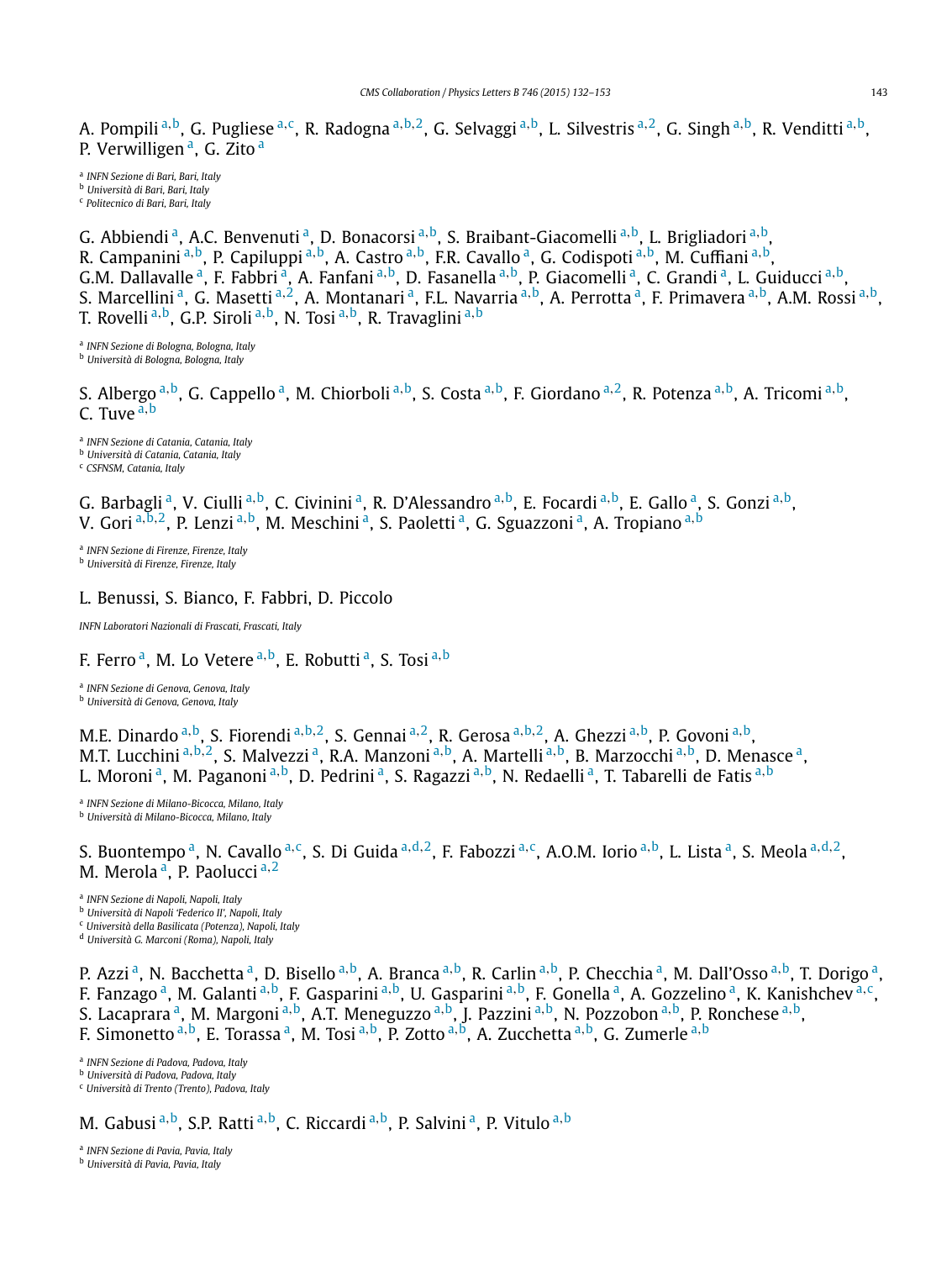M. Biasini <sup>a</sup>*,*b, G.M. Bilei a, D. Ciangottini <sup>a</sup>*,*b, L. Fanò <sup>a</sup>*,*b, P. Lariccia <sup>a</sup>*,*b, G. Mantovani <sup>a</sup>*,*b, M. Menichelli a, F. Romeo <sup>a</sup>*,*b, A. Saha a, A. Santocchia <sup>a</sup>*,*b, A. Spiezia <sup>a</sup>*,*b*,*[2](#page-20-0)

<sup>a</sup> *INFN Sezione di Perugia, Perugia, Italy* <sup>b</sup> *Università di Perugia, Perugia, Italy*

K. Androsov a, [25,](#page-20-0) P. Azzurri a, G. Bagliesi a, J. Bernardini a, T. Boccali a, G. Broccolo a,c, R. Castaldi a, M.A. Ciocci <sup>a</sup>*,*[25,](#page-20-0) R. Dell'Orso a, S. Donato <sup>a</sup>*,*c, F. Fiori <sup>a</sup>*,*c, L. Foà <sup>a</sup>*,*c, A. Giassi a, M.T. Grippo <sup>a</sup>*,*[25,](#page-20-0) F. Ligabue <sup>a</sup>*,*c, T. Lomtadze a, L. Martini <sup>a</sup>*,*b, A. Messineo <sup>a</sup>*,*b, C.S. Moon <sup>a</sup>*,*[26,](#page-20-0) F. Palla <sup>a</sup>*,*[2,](#page-20-0) A. Rizzi <sup>a</sup>*,*b, A. Savoy-Navarro <sup>a</sup>*,*[27,](#page-20-0) A.T. Serban <sup>a</sup>, P. Spagnolo <sup>a</sup>, P. Squillacioti <sup>a,25</sup>, R. Tenchini <sup>a</sup>, G. Tonelli <sup>a,b</sup>, A. Venturi <sup>a</sup>, P.G. Verdini <sup>a</sup>, C. Vernieri <sup>a</sup>*,*c*,*[2](#page-20-0)

<sup>a</sup> *INFN Sezione di Pisa, Pisa, Italy*

<sup>b</sup> *Università di Pisa, Pisa, Italy*

<sup>c</sup> *Scuola Normale Superiore di Pisa, Pisa, Italy*

L. Barone a,b, F. Cavallari <sup>a</sup>, G. D'imperio a,b, D. Del Re a,b, M. Diemoz <sup>a</sup>, M. Grassi a,b, C. Jorda <sup>a</sup>, E. Longo <sup>a</sup>*,*b, F. Margaroli <sup>a</sup>*,*b, P. Meridiani a, F. Micheli <sup>a</sup>*,*b*,*[2,](#page-20-0) S. Nourbakhsh <sup>a</sup>*,*b, G. Organtini <sup>a</sup>*,*b, R. Paramatti a, S. Rahatlou <sup>a</sup>*,*b, C. Rovelli a, F. Santanastasio <sup>a</sup>*,*b, L. Soffi <sup>a</sup>*,*b*,*[2,](#page-20-0) P. Traczyk <sup>a</sup>*,*<sup>b</sup>

<sup>a</sup> *INFN Sezione di Roma, Roma, Italy*

<sup>b</sup> *Università di Roma, Roma, Italy*

N. Amapane <sup>a</sup>*,*b, R. Arcidiacono <sup>a</sup>*,*c, S. Argiro <sup>a</sup>*,*b*,*[2,](#page-20-0) M. Arneodo <sup>a</sup>*,*c, R. Bellan <sup>a</sup>*,*b, C. Biino a, N. Cartiglia a, S. Casasso <sup>a</sup>*,*b*,*[2,](#page-20-0) M. Costa <sup>a</sup>*,*b, A. Degano <sup>a</sup>*,*b, N. Demaria a, L. Finco <sup>a</sup>*,*b, C. Mariotti a, S. Maselli a, E. Migliore <sup>a</sup>*,*b, V. Monaco <sup>a</sup>*,*b, M. Musich a, M.M. Obertino <sup>a</sup>*,*c*,*[2,](#page-20-0) G. Ortona <sup>a</sup>*,*b, L. Pacher <sup>a</sup>*,*b, N. Pastrone a, M. Pelliccioni a, G.L. Pinna Angioni <sup>a</sup>*,*b, A. Potenza <sup>a</sup>*,*b, A. Romero <sup>a</sup>*,*b, M. Ruspa <sup>a</sup>*,*c, R. Sacchi <sup>a</sup>*,*b, A. Solano <sup>a</sup>*,*b, A. Staiano a, P.P. Trapani <sup>a</sup>*,*<sup>b</sup>

<sup>a</sup> *INFN Sezione di Torino, Torino, Italy*

<sup>b</sup> *Università di Torino, Torino, Italy*

<sup>c</sup> *Università del Piemonte Orientale (Novara), Torino, Italy*

S. Belforte a, V. Candelise <sup>a</sup>*,*b, M. Casarsa a, F. Cossutti a, G. Della Ricca <sup>a</sup>*,*b, B. Gobbo a, C. La Licata <sup>a</sup>*,*b, M. Marone <sup>a</sup>*,*b, D. Montanino <sup>a</sup>*,*b, A. Schizzi <sup>a</sup>*,*b*,*[2,](#page-20-0) T. Umer <sup>a</sup>*,*b, A. Zanetti <sup>a</sup>

<sup>a</sup> *INFN Sezione di Trieste, Trieste, Italy* <sup>b</sup> *Università di Trieste, Trieste, Italy*

#### S. Chang, A. Kropivnitskaya, S.K. Nam

*Kangwon National University, Chunchon, Republic of Korea*

#### D.H. Kim, G.N. Kim, M.S. Kim, D.J. Kong, S. Lee, Y.D. Oh, H. Park, A. Sakharov, D.C. Son

*Kyungpook National University, Daegu, Republic of Korea*

### T.J. Kim

*Chonbuk National University, Jeonju, Republic of Korea*

### J.Y. Kim, S. Song

*Chonnam National University, Institute for Universe and Elementary Particles, Kwangju, Republic of Korea*

S. Choi, D. Gyun, B. Hong, M. Jo, H. Kim, Y. Kim, B. Lee, K.S. Lee, S.K. Park, Y. Roh

*Korea University, Seoul, Republic of Korea*

M. Choi, J.H. Kim, I.C. Park, S. Park, G. Ryu, M.S. Ryu

*University of Seoul, Seoul, Republic of Korea*

Y. Choi, Y.K. Choi, J. Goh, D. Kim, E. Kwon, J. Lee, H. Seo, I. Yu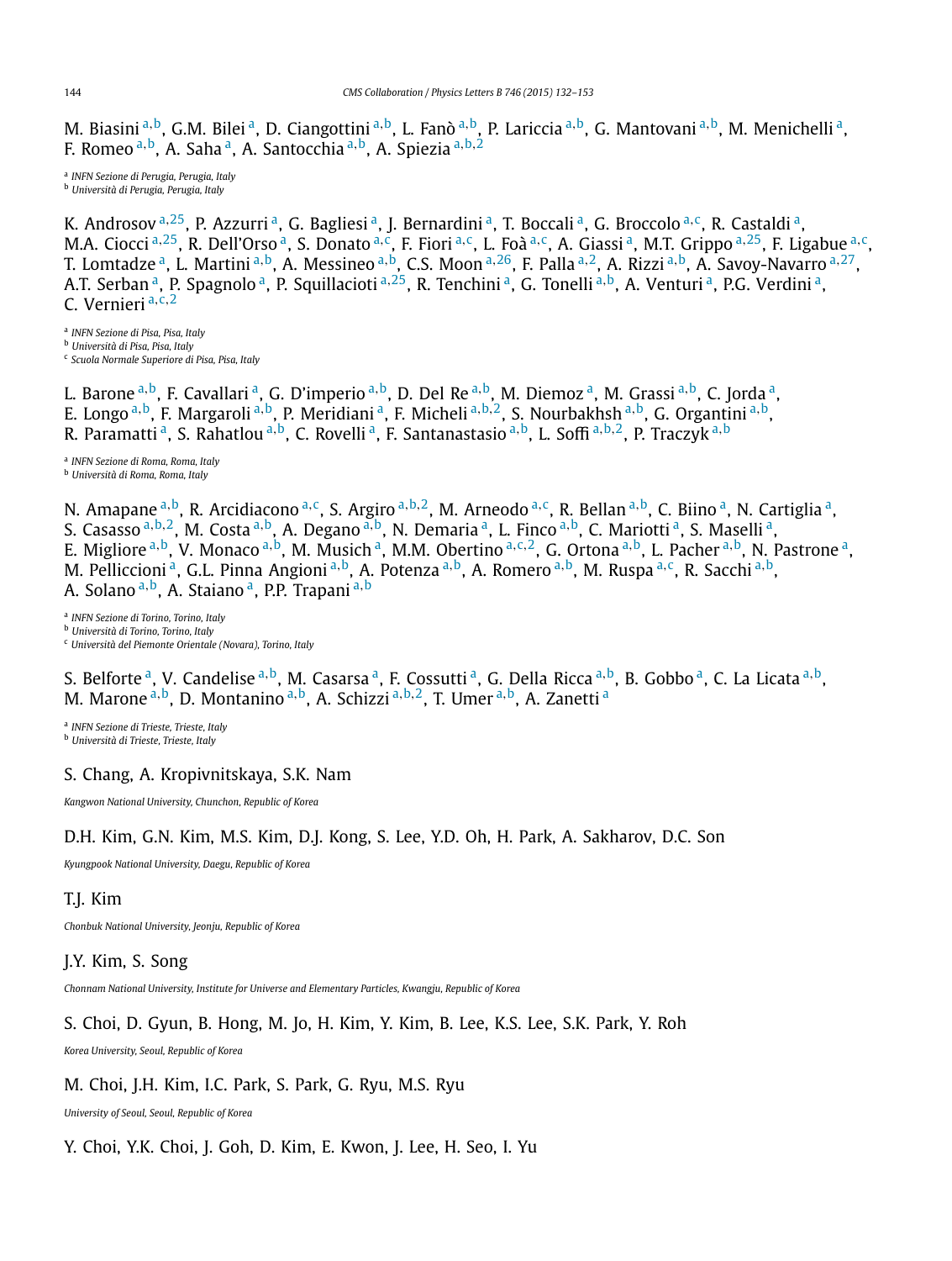*Sungkyunkwan University, Suwon, Republic of Korea*

### A. Juodagalvis

*Vilnius University, Vilnius, Lithuania*

## J.R. Komaragiri, M.A.B. Md Ali

*National Centre for Particle Physics, Universiti Malaya, Kuala Lumpur, Malaysia*

### H. Castilla-Valdez, E. De La Cruz-Burelo, I. Heredia-de La Cruz<sup>28</sup>, R. Lopez-Fernandez, A. Sanchez-Hernandez

*Centro de Investigacion y de Estudios Avanzados del IPN, Mexico City, Mexico*

### S. Carrillo Moreno, F. Vazquez Valencia

*Universidad Iberoamericana, Mexico City, Mexico*

### I. Pedraza, H.A. Salazar Ibarguen

*Benemerita Universidad Autonoma de Puebla, Puebla, Mexico*

### E. Casimiro Linares, A. Morelos Pineda

*Universidad Autónoma de San Luis Potosí, San Luis Potosí, Mexico*

### D. Krofcheck

*University of Auckland, Auckland, New Zealand*

### P.H. Butler, S. Reucroft

*University of Canterbury, Christchurch, New Zealand*

A. Ahmad, M. Ahmad, Q. Hassan, H.R. Hoorani, S. Khalid, W.A. Khan, T. Khurshid, M.A. Shah, M. Shoaib

*National Centre for Physics, Quaid-I-Azam University, Islamabad, Pakistan*

H. Bialkowska, M. Bluj, B. Boimska, T. Frueboes, M. Górski, M. Kazana, K. Nawrocki, K. Romanowska-Rybinska, M. Szleper, P. Zalewski

*National Centre for Nuclear Research, Swierk, Poland*

G. Brona, K. Bunkowski, M. Cwiok, W. Dominik, K. Doroba, A. Kalinowski, M. Konecki, J. Krolikowski, M. Misiura, M. Olszewski, W. Wolszczak

*Institute of Experimental Physics, Faculty of Physics, University of Warsaw, Warsaw, Poland*

P. Bargassa, C. Beirão Da Cruz E Silva, P. Faccioli, P.G. Ferreira Parracho, M. Gallinaro, F. Nguyen, J. Rodrigues Antunes, J. Seixas, J. Varela, P. Vischia

*Laboratório de Instrumentação e Física Experimental de Partículas, Lisboa, Portugal*

S. Afanasiev, P. Bunin, M. Gavrilenko, I. Golutvin, I. Gorbunov, A. Kamenev, V. Karjavin, V. Konoplyanikov, A. Lanev, A. Malakhov, V. Matveev<sup>29</sup>, P. Moisenz, V. Palichik, V. Perelygin, S. Shmatov, N. Skatchkov, V. Smirnov, A. Zarubin

*Joint Institute for Nuclear Research, Dubna, Russia*

V. Golovtsov, Y. Ivanov, V. Kim [30,](#page-20-0) P. Levchenko, V. Murzin, V. Oreshkin, I. Smirnov, V. Sulimov, L. Uvarov, S. Vavilov, A. Vorobyev, An. Vorobyev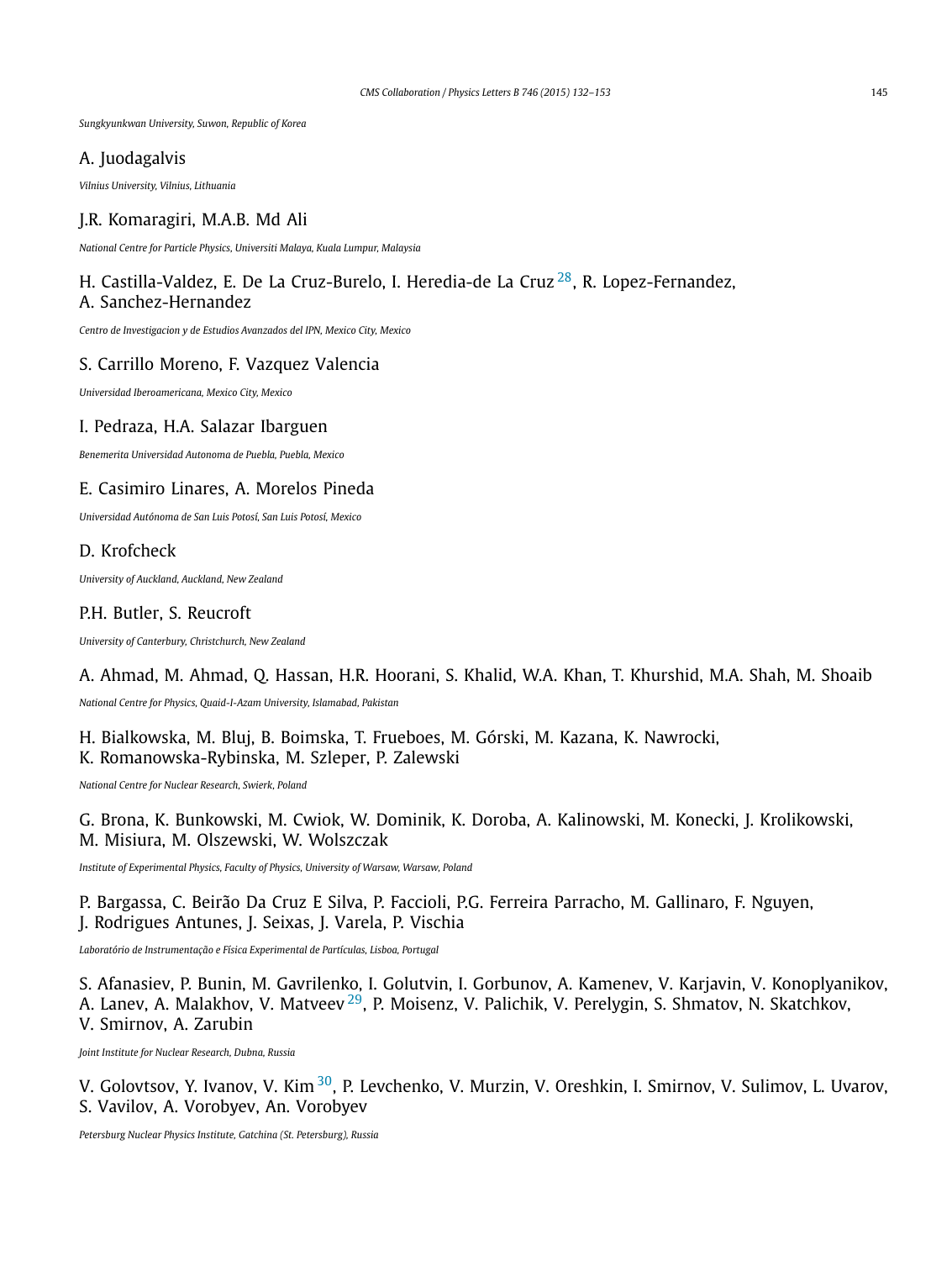Yu. Andreev, A. Dermenev, S. Gninenko, N. Golubev, M. Kirsanov, N. Krasnikov, A. Pashenkov, D. Tlisov, A. Toropin

*Institute for Nuclear Research, Moscow, Russia*

V. Epshteyn, V. Gavrilov, N. Lychkovskaya, V. Popov, G. Safronov, S. Semenov, A. Spiridonov, V. Stolin, E. Vlasov, A. Zhokin

*Institute for Theoretical and Experimental Physics, Moscow, Russia*

V. Andreev, M. Azarkin, I. Dremin, M. Kirakosyan, A. Leonidov, G. Mesyats, S.V. Rusakov, A. Vinogradov

*P.N. Lebedev Physical Institute, Moscow, Russia*

A. Belyaev, E. Boos, V. Bunichev, M. Dubinin <sup>31</sup>, L. Dudko, A. Gribushin, V. Klyukhin, O. Kodolova, I. Lokhtin, S. Obraztsov, M. Perfilov, V. Savrin, A. Snigirev

*Skobeltsyn Institute of Nuclear Physics, Lomonosov Moscow State University, Moscow, Russia*

I. Azhgirey, I. Bayshev, S. Bitioukov, V. Kachanov, A. Kalinin, D. Konstantinov, V. Krychkine, V. Petrov, R. Ryutin, A. Sobol, L. Tourtchanovitch, S. Troshin, N. Tyurin, A. Uzunian, A. Volkov

*State Research Center of Russian Federation, Institute for High Energy Physics, Protvino, Russia*

P. Adzic [32,](#page-20-0) M. Ekmedzic, J. Milosevic, V. Rekovic

*University of Belgrade, Faculty of Physics and Vinca Institute of Nuclear Sciences, Belgrade, Serbia*

J. Alcaraz Maestre, C. Battilana, E. Calvo, M. Cerrada, M. Chamizo Llatas, N. Colino, B. De La Cruz, A. Delgado Peris, D. Domínguez Vázquez, A. Escalante Del Valle, C. Fernandez Bedoya, J.P. Fernández Ramos, J. Flix, M.C. Fouz, P. Garcia-Abia, O. Gonzalez Lopez, S. Goy Lopez, J.M. Hernandez, M.I. Josa, G. Merino, E. Navarro De Martino, A. Pérez-Calero Yzquierdo, J. Puerta Pelayo, A. Quintario Olmeda, I. Redondo, L. Romero, M.S. Soares

*Centro de Investigaciones Energéticas Medioambientales y Tecnológicas (CIEMAT), Madrid, Spain*

C. Albajar, J.F. de Trocóniz, M. Missiroli, D. Moran

*Universidad Autónoma de Madrid, Madrid, Spain*

H. Brun, J. Cuevas, J. Fernandez Menendez, S. Folgueras, I. Gonzalez Caballero, L. Lloret Iglesias

*Universidad de Oviedo, Oviedo, Spain*

J.A. Brochero Cifuentes, I.J. Cabrillo, A. Calderon, J. Duarte Campderros, M. Fernandez, G. Gomez, A. Graziano, A. Lopez Virto, J. Marco, R. Marco, C. Martinez Rivero, F. Matorras, F.J. Munoz Sanchez, J. Piedra Gomez, T. Rodrigo, A.Y. Rodríguez-Marrero, A. Ruiz-Jimeno, L. Scodellaro, I. Vila, R. Vilar Cortabitarte

*Instituto de Física de Cantabria (IFCA), CSIC-Universidad de Cantabria, Santander, Spain*

D. Abbaneo, E. Auffray, G. Auzinger, M. Bachtis, P. Baillon, A.H. Ball, D. Barney, A. Benaglia, J. Bendavid, L. Benhabib, J.F. Benitez, C. Bernet<sup>7</sup>, G. Bianchi, P. Bloch, A. Bocci, A. Bonato, O. Bondu, C. Botta, H. Breuker, T. Camporesi, G. Cerminara, S. Colafranceschi<sup>33</sup>, M. D'Alfonso, D. d'Enterria, A. Dabrowski, A. David, F. De Guio, A. De Roeck, S. De Visscher, M. Dobson, M. Dordevic, B. Dorney, N. Dupont-Sagorin, A. Elliott-Peisert, J. Eugster, G. Franzoni, W. Funk, D. Gigi, K. Gill, D. Giordano, M. Girone, F. Glege, R. Guida, S. Gundacker, M. Guthoff, J. Hammer, M. Hansen, P. Harris, J. Hegeman, V. Innocente, P. Janot, K. Kousouris, K. Krajczar, P. Lecoq, C. Lourenço, N. Magini, L. Malgeri, M. Mannelli, J. Marrouche, L. Masetti, F. Meijers, S. Mersi, E. Meschi, F. Moortgat, S. Morovic, M. Mulders, P. Musella, L. Orsini, L. Pape, E. Perez, L. Perrozzi, A. Petrilli, G. Petrucciani, A. Pfeiffer, M. Pierini, M. Pimiä, D. Piparo, M. Plagge, A. Racz, G. Rolandi [34,](#page-20-0) M. Rovere, H. Sakulin, C. Schäfer, C. Schwick, A. Sharma, P. Siegrist,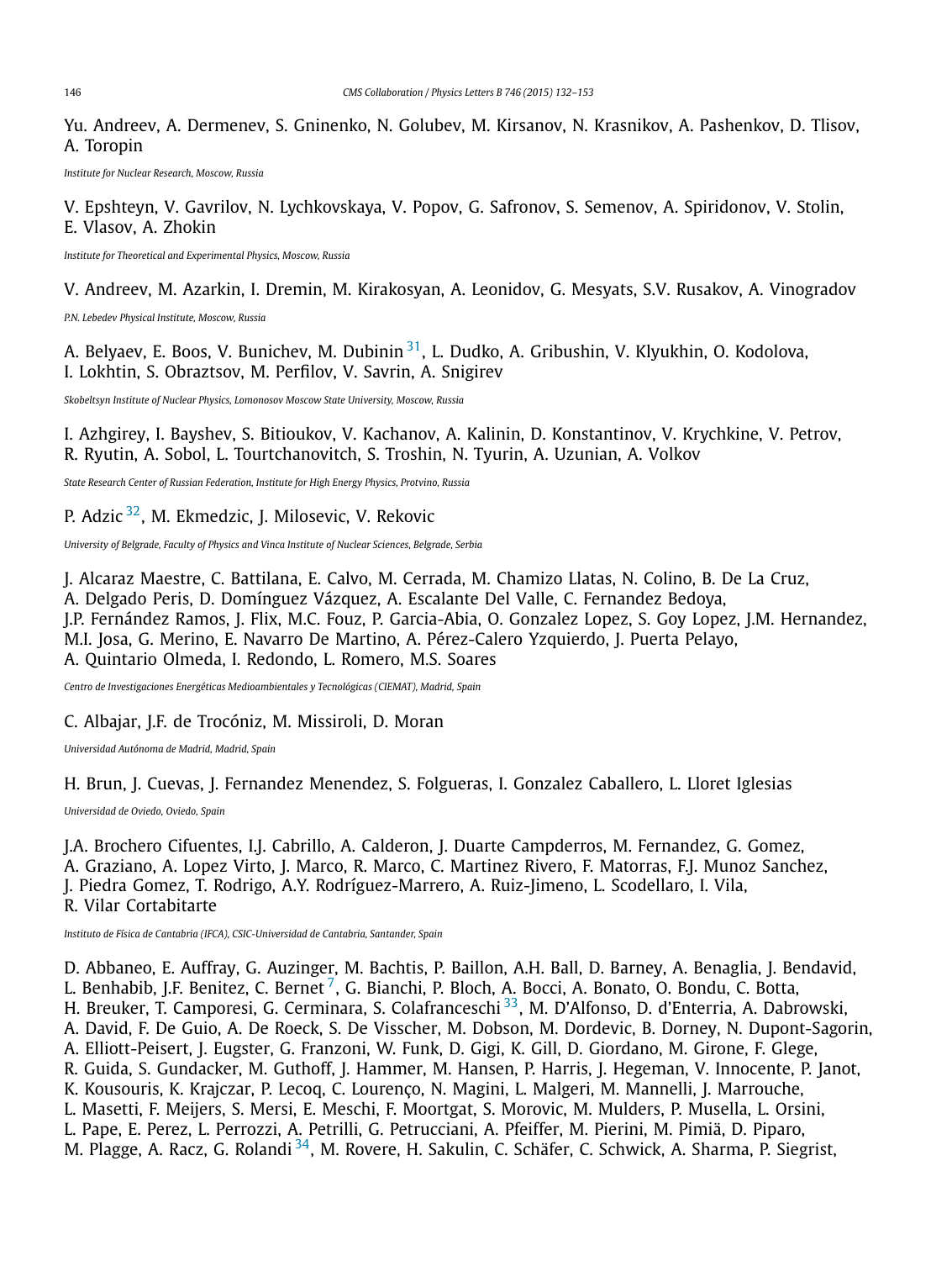P. Silva, M. Simon, P. Sphicas<sup>35</sup>, D. Spiga, J. Steggemann, B. Stieger, M. Stoye, Y. Takahashi, D. Treille, A. Tsirou, G.I. Veres [17,](#page-20-0) J.R. Vlimant, N. Wardle, H.K. Wöhri, H. Wollny, W.D. Zeuner

*CERN, European Organization for Nuclear Research, Geneva, Switzerland*

W. Bertl, K. Deiters, W. Erdmann, R. Horisberger, Q. Ingram, H.C. Kaestli, D. Kotlinski, U. Langenegger, D. Renker, T. Rohe

*Paul Scherrer Institut, Villigen, Switzerland*

F. Bachmair, L. Bäni, L. Bianchini, P. Bortignon, M.A. Buchmann, B. Casal, N. Chanon, A. Deisher, G. Dissertori, M. Dittmar, M. Donegà, M. Dünser, P. Eller, C. Grab, D. Hits, W. Lustermann, B. Mangano, A.C. Marini, P. Martinez Ruiz del Arbol, D. Meister, N. Mohr, C. Nägeli <sup>36</sup>, F. Nessi-Tedaldi, F. Pandolfi, F. Pauss, M. Peruzzi, M. Quittnat, L. Rebane, M. Rossini, A. Starodumov <sup>37</sup>, M. Takahashi, K. Theofilatos, R. Wallny, H.A. Weber

*Institute for Particle Physics, ETH Zurich, Zurich, Switzerland*

C. Amsler [38,](#page-20-0) M.F. Canelli, V. Chiochia, A. De Cosa, A. Hinzmann, T. Hreus, B. Kilminster, C. Lange, B. Millan Mejias, J. Ngadiuba, P. Robmann, F.J. Ronga, S. Taroni, M. Verzetti, Y. Yang

*Universität Zürich, Zurich, Switzerland*

M. Cardaci, K.H. Chen, C. Ferro, C.M. Kuo, W. Lin, Y.J. Lu, R. Volpe, S.S. Yu

*National Central University, Chung-Li, Taiwan*

P. Chang, Y.H. Chang, Y.W. Chang, Y. Chao, K.F. Chen, P.H. Chen, C. Dietz, U. Grundler, W.-S. Hou, K.Y. Kao, Y.J. Lei, Y.F. Liu, R.-S. Lu, D. Majumder, E. Petrakou, Y.M. Tzeng, R. Wilken

*National Taiwan University (NTU), Taipei, Taiwan*

B. Asavapibhop, N. Srimanobhas, N. Suwonjandee

*Chulalongkorn University, Faculty of Science, Department of Physics, Bangkok, Thailand*

A. Adiguzel, M.N. Bakirci <sup>39</sup>, S. Cerci <sup>40</sup>, C. Dozen, I. Dumanoglu, E. Eskut, S. Girgis, G. Gokbulut, E. Gurpinar, I. Hos, E.E. Kangal, A. Kayis Topaksu, G. Onengut<sup>41</sup>, K. Ozdemir, S. Ozturk<sup>39</sup>, A. Polatoz, K. Sogut  $42$ , D. Sunar Cerci  $40$ , B. Tali  $40$ , H. Topakli  $39$ , M. Vergili

*Cukurova University, Adana, Turkey*

I.V. Akin, B. Bilin, S. Bilmis, H. Gamsizkan, G. Karapinar<sup>43</sup>, K. Ocalan, S. Sekmen, U.E. Surat, M. Yalvac, M. Zeyrek

*Middle East Technical University, Physics Department, Ankara, Turkey*

E. Gülmez, B. Isildak  $^{44}$ , M. Kaya  $^{45}$ , O. Kaya  $^{46}$  $^{46}$  $^{46}$ 

*Bogazici University, Istanbul, Turkey*

#### K. Cankocak, F.I. Vardarlı

*Istanbul Technical University, Istanbul, Turkey*

#### L. Levchuk, P. Sorokin

*National Scientific Center, Kharkov Institute of Physics and Technology, Kharkov, Ukraine*

J.J. Brooke, E. Clement, D. Cussans, H. Flacher, R. Frazier, J. Goldstein, M. Grimes, G.P. Heath, H.F. Heath, J. Jacob, L. Kreczko, C. Lucas, Z. Meng, D.M. Newbold [47,](#page-20-0) S. Paramesvaran, A. Poll, S. Senkin, V.J. Smith, T. Williams

*University of Bristol, Bristol, United Kingdom*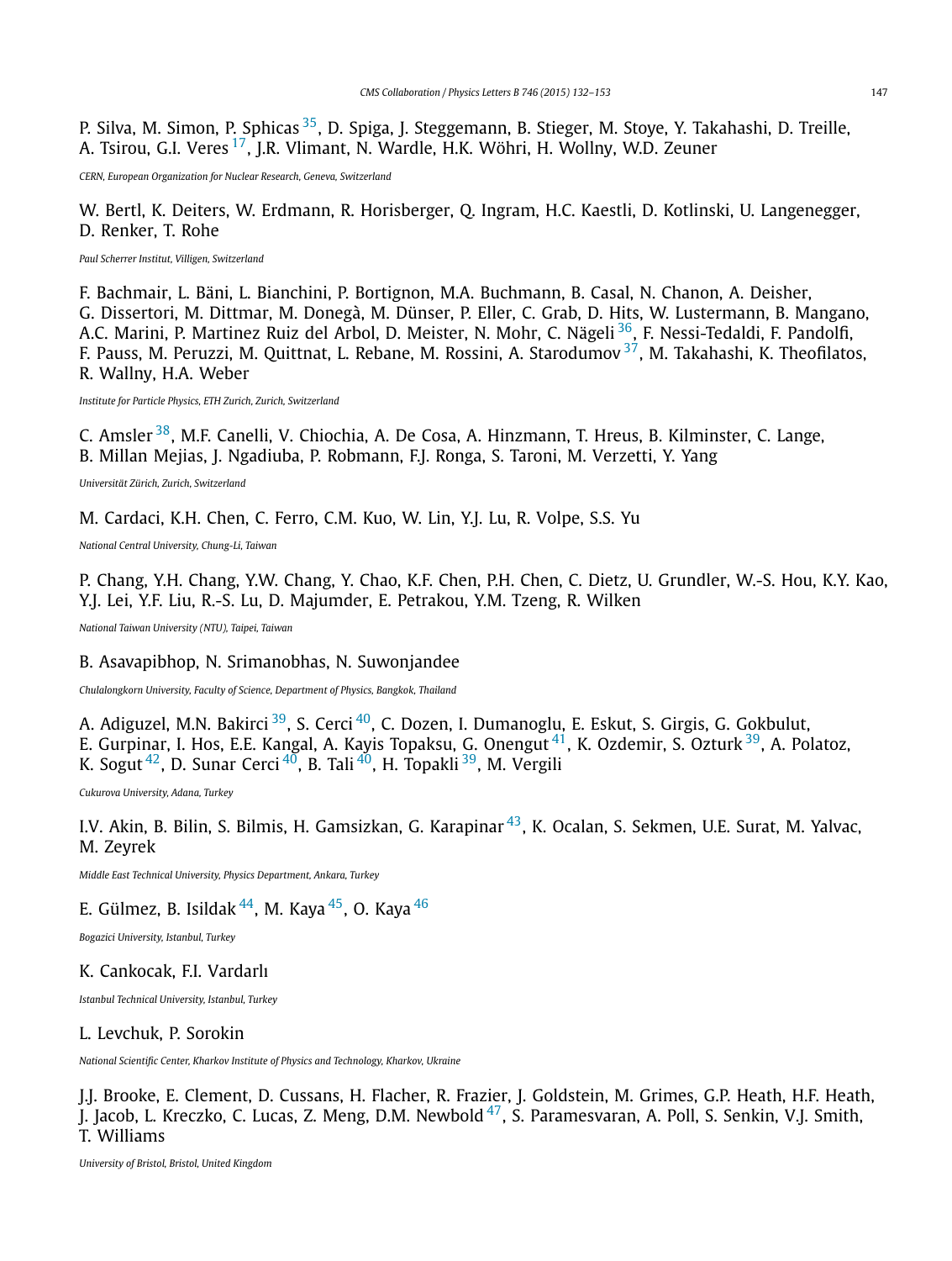K.W. Bell, A. Belyaev<sup>48</sup>, C. Brew, R.M. Brown, D.J.A. Cockerill, J.A. Coughlan, K. Harder, S. Harper, E. Olaiya, D. Petyt, C.H. Shepherd-Themistocleous, A. Thea, I.R. Tomalin, W.J. Womersley, S.D. Worm

*Rutherford Appleton Laboratory, Didcot, United Kingdom*

M. Baber, R. Bainbridge, O. Buchmuller, D. Burton, D. Colling, N. Cripps, M. Cutajar, P. Dauncey, G. Davies, M. Della Negra, P. Dunne, W. Ferguson, J. Fulcher, D. Futyan, A. Gilbert, G. Hall, G. Iles, M. Jarvis, G. Karapostoli, M. Kenzie, R. Lane, R. Lucas [47,](#page-20-0) L. Lyons, A.-M. Magnan, S. Malik, B. Mathias, J. Nash, A. Nikitenko [37,](#page-20-0) J. Pela, M. Pesaresi, K. Petridis, D.M. Raymond, S. Rogerson, A. Rose, C. Seez, P. Sharp [†,](#page-20-0) A. Tapper, M. Vazquez Acosta, T. Virdee, S.C. Zenz

*Imperial College, London, United Kingdom*

J.E. Cole, P.R. Hobson, A. Khan, P. Kyberd, D. Leggat, D. Leslie, W. Martin, I.D. Reid, P. Symonds, L. Teodorescu, M. Turner

*Brunel University, Uxbridge, United Kingdom*

#### J. Dittmann, K. Hatakeyama, A. Kasmi, H. Liu, T. Scarborough

*Baylor University, Waco, USA*

#### O. Charaf, S.I. Cooper, C. Henderson, P. Rumerio

*The University of Alabama, Tuscaloosa, USA*

A. Avetisyan, T. Bose, C. Fantasia, P. Lawson, C. Richardson, J. Rohlf, D. Sperka, J. St. John, L. Sulak

*Boston University, Boston, USA*

J. Alimena, E. Berry, S. Bhattacharya, G. Christopher, D. Cutts, Z. Demiragli, N. Dhingra, A. Ferapontov, A. Garabedian, U. Heintz, G. Kukartsev, E. Laird, G. Landsberg, M. Luk, M. Narain, M. Segala, T. Sinthuprasith, T. Speer, J. Swanson

*Brown University, Providence, USA*

R. Breedon, G. Breto, M. Calderon De La Barca Sanchez, S. Chauhan, M. Chertok, J. Conway, R. Conway, P.T. Cox, R. Erbacher, M. Gardner, W. Ko, R. Lander, T. Miceli, M. Mulhearn, D. Pellett, J. Pilot, F. Ricci-Tam, M. Searle, S. Shalhout, J. Smith, M. Squires, D. Stolp, M. Tripathi, S. Wilbur, R. Yohay

*University of California, Davis, Davis, USA*

R. Cousins, P. Everaerts, C. Farrell, J. Hauser, M. Ignatenko, G. Rakness, E. Takasugi, V. Valuev, M. Weber *University of California, Los Angeles, USA*

J. Babb, K. Burt, R. Clare, J. Ellison, J.W. Gary, G. Hanson, J. Heilman, M. Ivova Rikova, P. Jandir, E. Kennedy, F. Lacroix, H. Liu, O.R. Long, A. Luthra, M. Malberti, H. Nguyen, M. Olmedo Negrete, A. Shrinivas, S. Sumowidagdo, S. Wimpenny

*University of California, Riverside, Riverside, USA*

W. Andrews, J.G. Branson, G.B. Cerati, S. Cittolin, R.T. D'Agnolo, D. Evans, A. Holzner, R. Kelley, D. Klein, M. Lebourgeois, J. Letts, I. Macneill, D. Olivito, S. Padhi, C. Palmer, M. Pieri, M. Sani, V. Sharma, S. Simon, E. Sudano, M. Tadel, Y. Tu, A. Vartak, C. Welke, F. Würthwein, A. Yagil, J. Yoo

*University of California, San Diego, La Jolla, USA*

D. Barge, J. Bradmiller-Feld, C. Campagnari, T. Danielson, A. Dishaw, K. Flowers, M. Franco Sevilla, P. Geffert, C. George, F. Golf, L. Gouskos, J. Incandela, C. Justus, N. Mccoll, J. Richman, D. Stuart, W. To, C. West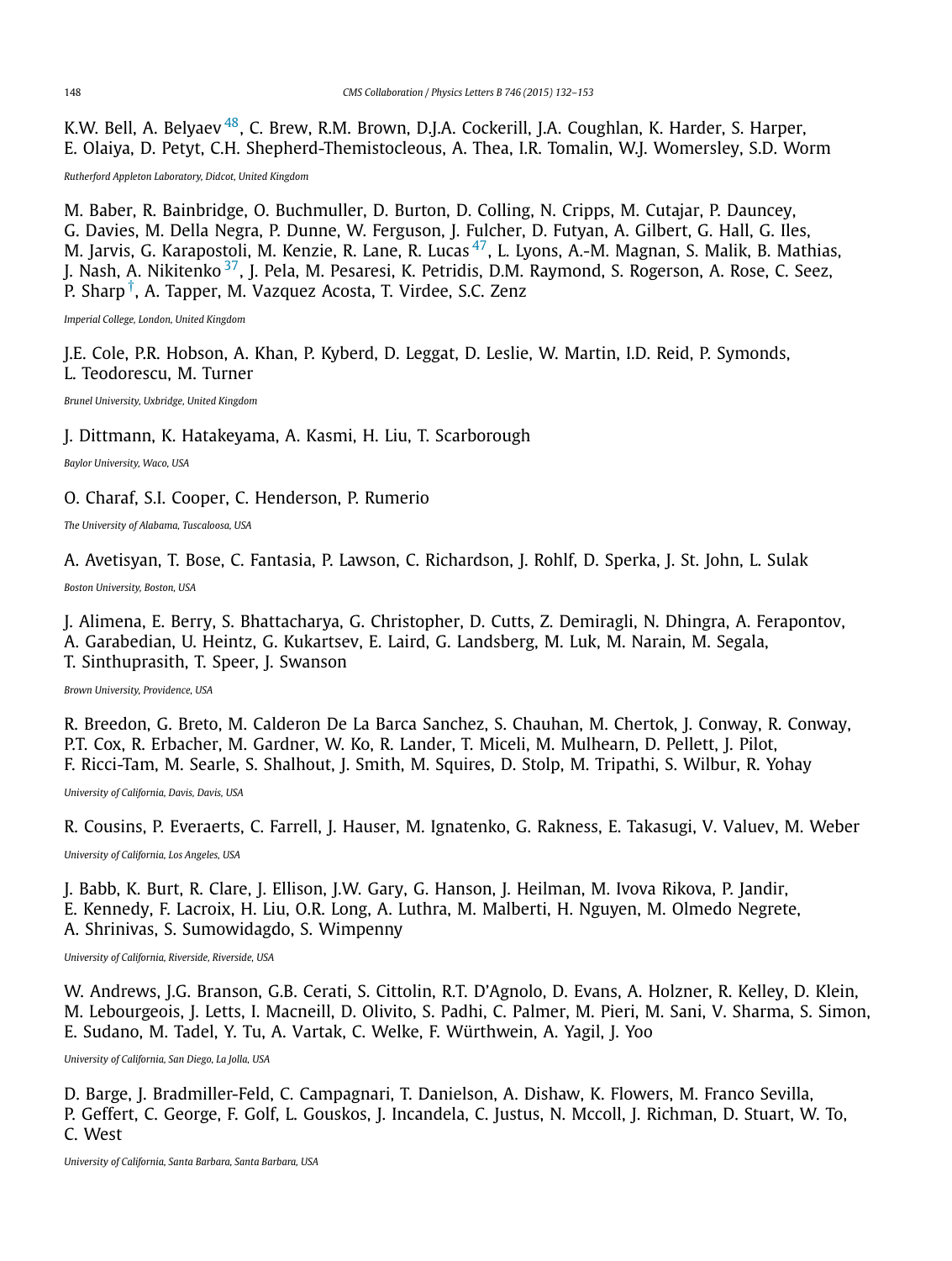A. Apresyan, A. Bornheim, J. Bunn, Y. Chen, E. Di Marco, J. Duarte, A. Mott, H.B. Newman, C. Pena, C. Rogan, M. Spiropulu, V. Timciuc, R. Wilkinson, S. Xie, R.Y. Zhu

*California Institute of Technology, Pasadena, USA*

V. Azzolini, A. Calamba, B. Carlson, T. Ferguson, Y. Iiyama, M. Paulini, J. Russ, H. Vogel, I. Vorobiev *Carnegie Mellon University, Pittsburgh, USA*

J.P. Cumalat, W.T. Ford, A. Gaz, E. Luiggi Lopez, U. Nauenberg, J.G. Smith, K. Stenson, K.A. Ulmer, S.R. Wagner

*University of Colorado at Boulder, Boulder, USA*

J. Alexander, A. Chatterjee, J. Chu, S. Dittmer, N. Eggert, N. Mirman, G. Nicolas Kaufman, J.R. Patterson, A. Ryd, E. Salvati, L. Skinnari, W. Sun, W.D. Teo, J. Thom, J. Thompson, J. Tucker, Y. Weng, L. Winstrom, P. Wittich

*Cornell University, Ithaca, USA*

#### D. Winn

*Fairfield University, Fairfield, USA*

S. Abdullin, M. Albrow, J. Anderson, G. Apollinari, L.A.T. Bauerdick, A. Beretvas, J. Berryhill, P.C. Bhat, K. Burkett, J.N. Butler, H.W.K. Cheung, F. Chlebana, S. Cihangir, V.D. Elvira, I. Fisk, J. Freeman, Y. Gao, E. Gottschalk, L. Gray, D. Green, S. Grünendahl, O. Gutsche, J. Hanlon, D. Hare, R.M. Harris, J. Hirschauer, B. Hooberman, S. Jindariani, M. Johnson, U. Joshi, K. Kaadze, B. Klima, B. Kreis, S. Kwan, J. Linacre, D. Lincoln, R. Lipton, T. Liu, J. Lykken, K. Maeshima, J.M. Marraffino, V.I. Martinez Outschoorn, S. Maruyama, D. Mason, P. McBride, K. Mishra, S. Mrenna, Y. Musienko <sup>29</sup>, S. Nahn, C. Newman-Holmes. V. O'Dell, O. Prokofyev, E. Sexton-Kennedy, S. Sharma, A. Soha, W.J. Spalding, L. Spiegel, L. Taylor, S. Tkaczyk, N.V. Tran, L. Uplegger, E.W. Vaandering, R. Vidal, A. Whitbeck, J. Whitmore, F. Yang

*Fermi National Accelerator Laboratory, Batavia, USA*

D. Acosta, P. Avery, D. Bourilkov, M. Carver, T. Cheng, D. Curry, S. Das, M. De Gruttola, G.P. Di Giovanni, R.D. Field, M. Fisher, I.K. Furic, J. Hugon, J. Konigsberg, A. Korytov, T. Kypreos, J.F. Low, K. Matchev, P. Milenovic<sup>49</sup>, G. Mitselmakher, L. Muniz, A. Rinkevicius, L. Shchutska, M. Snowball, J. Yelton, M. Zakaria

*University of Florida, Gainesville, USA*

S. Hewamanage, S. Linn, P. Markowitz, G. Martinez, J.L. Rodriguez

*Florida International University, Miami, USA*

T. Adams, A. Askew, J. Bochenek, B. Diamond, J. Haas, S. Hagopian, V. Hagopian, K.F. Johnson, H. Prosper, V. Veeraraghavan, M. Weinberg

*Florida State University, Tallahassee, USA*

M.M. Baarmand, M. Hohlmann, H. Kalakhety, F. Yumiceva

*Florida Institute of Technology, Melbourne, USA*

M.R. Adams, L. Apanasevich, V.E. Bazterra, D. Berry, R.R. Betts, I. Bucinskaite, R. Cavanaugh, O. Evdokimov, L. Gauthier, C.E. Gerber, D.J. Hofman, S. Khalatyan, P. Kurt, D.H. Moon, C. O'Brien, C. Silkworth, P. Turner, N. Varelas

*University of Illinois at Chicago (UIC), Chicago, USA*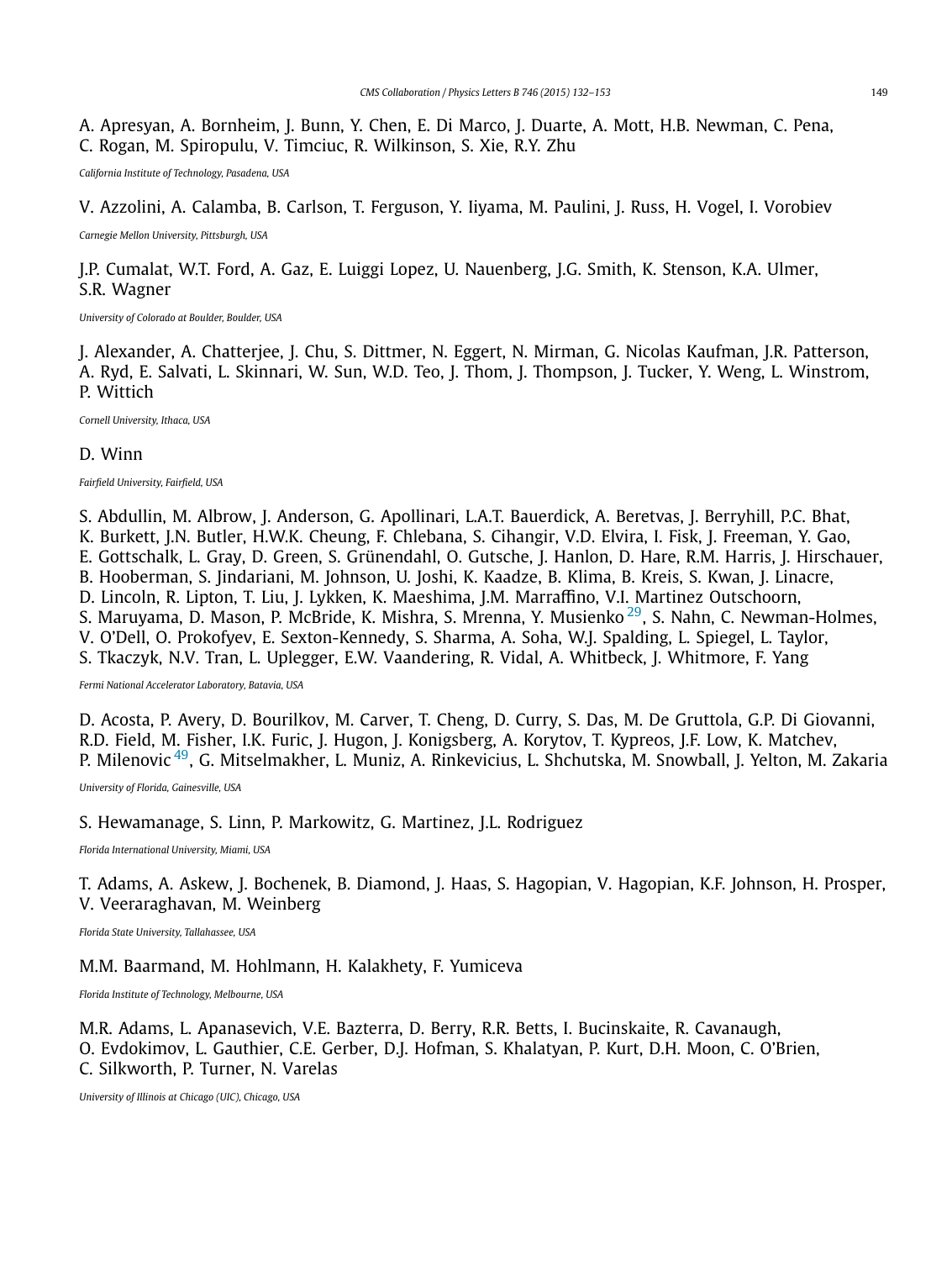E.A. Albayrak [50,](#page-21-0) B. Bilki [51,](#page-21-0) W. Clarida, K. Dilsiz, F. Duru, M. Haytmyradov, J.-P. Merlo, H. Mermerkaya [52,](#page-21-0) A. Mestvirishvili, A. Moeller, J. Nachtman, H. Ogul, Y. Onel, F. Ozok <sup>50</sup>, A. Penzo, R. Rahmat, S. Sen, P. Tan, E. Tiras, J. Wetzel, T. Yetkin <sup>53</sup>, K. Yi

*The University of Iowa, Iowa City, USA*

B.A. Barnett, B. Blumenfeld, S. Bolognesi, D. Fehling, A.V. Gritsan, P. Maksimovic, C. Martin, M. Swartz

*Johns Hopkins University, Baltimore, USA*

P. Baringer, A. Bean, G. Benelli, C. Bruner, R.P. Kenny III, M. Malek, M. Murray, D. Noonan, S. Sanders, J. Sekaric, R. Stringer, Q. Wang, J.S. Wood

*The University of Kansas, Lawrence, USA*

A.F. Barfuss, I. Chakaberia, A. Ivanov, S. Khalil, M. Makouski, Y. Maravin, L.K. Saini, S. Shrestha, N. Skhirtladze, I. Svintradze

*Kansas State University, Manhattan, USA*

J. Gronberg, D. Lange, F. Rebassoo, D. Wright

*Lawrence Livermore National Laboratory, Livermore, USA*

A. Baden, A. Belloni, B. Calvert, S.C. Eno, J.A. Gomez, N.J. Hadley, R.G. Kellogg, T. Kolberg, Y. Lu, M. Marionneau, A.C. Mignerey, K. Pedro, A. Skuja, M.B. Tonjes, S.C. Tonwar

*University of Maryland, College Park, USA*

A. Apyan, R. Barbieri, G. Bauer, W. Busza, I.A. Cali, M. Chan, L. Di Matteo, V. Dutta, G. Gomez Ceballos, M. Goncharov, D. Gulhan, M. Klute, Y.S. Lai, Y.-J. Lee, A. Levin, P.D. Luckey, T. Ma, C. Paus, D. Ralph, C. Roland, G. Roland, G.S.F. Stephans, F. Stöckli, K. Sumorok, D. Velicanu, J. Veverka, B. Wyslouch, M. Yang, M. Zanetti, V. Zhukova

*Massachusetts Institute of Technology, Cambridge, USA*

B. Dahmes, A. Gude, S.C. Kao, K. Klapoetke, Y. Kubota, J. Mans, N. Pastika, R. Rusack, A. Singovsky, N. Tambe, J. Turkewitz

*University of Minnesota, Minneapolis, USA*

J.G. Acosta, S. Oliveros

*University of Mississippi, Oxford, USA*

E. Avdeeva, K. Bloom, S. Bose, D.R. Claes, A. Dominguez, R. Gonzalez Suarez, J. Keller, D. Knowlton, I. Kravchenko, J. Lazo-Flores, S. Malik, F. Meier, G.R. Snow

*University of Nebraska-Lincoln, Lincoln, USA*

J. Dolen, A. Godshalk, I. Iashvili, A. Kharchilava, A. Kumar, S. Rappoccio

*State University of New York at Buffalo, Buffalo, USA*

G. Alverson, E. Barberis, D. Baumgartel, M. Chasco, J. Haley, A. Massironi, D.M. Morse, D. Nash, T. Orimoto, D. Trocino, R.-J. Wang, D. Wood, J. Zhang

*Northeastern University, Boston, USA*

K.A. Hahn, A. Kubik, N. Mucia, N. Odell, B. Pollack, A. Pozdnyakov, M. Schmitt, S. Stoynev, K. Sung, M. Velasco, S. Won

*Northwestern University, Evanston, USA*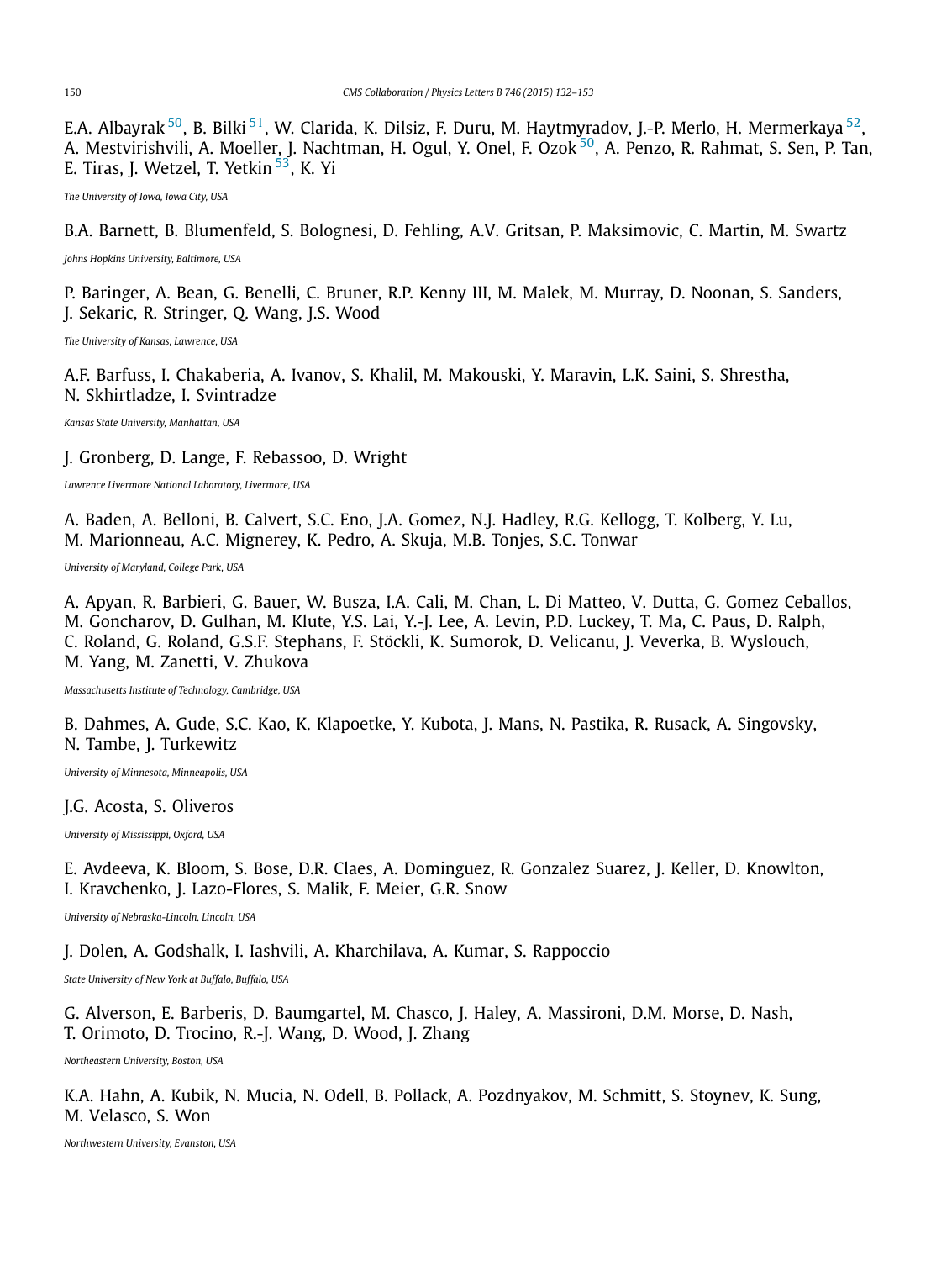A. Brinkerhoff, K.M. Chan, A. Drozdetskiy, M. Hildreth, C. Jessop, D.J. Karmgard, N. Kellams, K. Lannon, W. Luo, S. Lynch, N. Marinelli, T. Pearson, M. Planer, R. Ruchti, N. Valls, M. Wayne, M. Wolf, A. Woodard

*University of Notre Dame, Notre Dame, USA*

L. Antonelli, J. Brinson, B. Bylsma, L.S. Durkin, S. Flowers, C. Hill, R. Hughes, K. Kotov, T.Y. Ling, D. Puigh, M. Rodenburg, G. Smith, B.L. Winer, H. Wolfe, H.W. Wulsin

*The Ohio State University, Columbus, USA*

O. Driga, P. Elmer, P. Hebda, A. Hunt, S.A. Koay, P. Lujan, D. Marlow, T. Medvedeva, M. Mooney, J. Olsen, P. Piroué, X. Quan, H. Saka, D. Stickland<sup>2</sup>, C. Tully, J.S. Werner, A. Zuranski

*Princeton University, Princeton, USA*

### E. Brownson, H. Mendez, J.E. Ramirez Vargas

*University of Puerto Rico, Mayaguez, USA*

V.E. Barnes, D. Benedetti, G. Bolla, D. Bortoletto, M. De Mattia, Z. Hu, M.K. Jha, M. Jones, K. Jung, M. Kress, N. Leonardo, D. Lopes Pegna, V. Maroussov, P. Merkel, D.H. Miller, N. Neumeister, B.C. Radburn-Smith, X. Shi, I. Shipsey, D. Silvers, A. Svyatkovskiy, F. Wang, W. Xie, L. Xu, H.D. Yoo, J. Zablocki, Y. Zheng

*Purdue University, West Lafayette, USA*

#### N. Parashar, J. Stupak

*Purdue University Calumet, Hammond, USA*

A. Adair, B. Akgun, K.M. Ecklund, F.J.M. Geurts, W. Li, B. Michlin, B.P. Padley, R. Redjimi, J. Roberts, J. Zabel

*Rice University, Houston, USA*

B. Betchart, A. Bodek, R. Covarelli, P. de Barbaro, R. Demina, Y. Eshaq, T. Ferbel, A. Garcia-Bellido, P. Goldenzweig, J. Han, A. Harel, A. Khukhunaishvili, G. Petrillo, D. Vishnevskiy

*University of Rochester, Rochester, USA*

R. Ciesielski, L. Demortier, K. Goulianos, G. Lungu, C. Mesropian

*The Rockefeller University, New York, USA*

S. Arora, A. Barker, J.P. Chou, C. Contreras-Campana, E. Contreras-Campana, D. Duggan, D. Ferencek, Y. Gershtein, R. Gray, E. Halkiadakis, D. Hidas, S. Kaplan, A. Lath, S. Panwalkar, M. Park, R. Patel, S. Salur, S. Schnetzer, S. Somalwar, R. Stone, S. Thomas, P. Thomassen, M. Walker

*Rutgers, The State University of New Jersey, Piscataway, USA*

K. Rose, S. Spanier, A. York

*University of Tennessee, Knoxville, USA*

O. Bouhali <sup>[54](#page-21-0)</sup>, A. Castaneda Hernandez, R. Eusebi, W. Flanagan, J. Gilmore, T. Kamon <sup>55</sup>, V. Khotilovich, V. Krutelyov, R. Montalvo, I. Osipenkov, Y. Pakhotin, A. Perloff, J. Roe, A. Rose, A. Safonov, T. Sakuma, I. Suarez, A. Tatarinov

*Texas A&M University, College Station, USA*

N. Akchurin, C. Cowden, J. Damgov, C. Dragoiu, P.R. Dudero, J. Faulkner, K. Kovitanggoon, S. Kunori, S.W. Lee, T. Libeiro, I. Volobouev

*Texas Tech University, Lubbock, USA*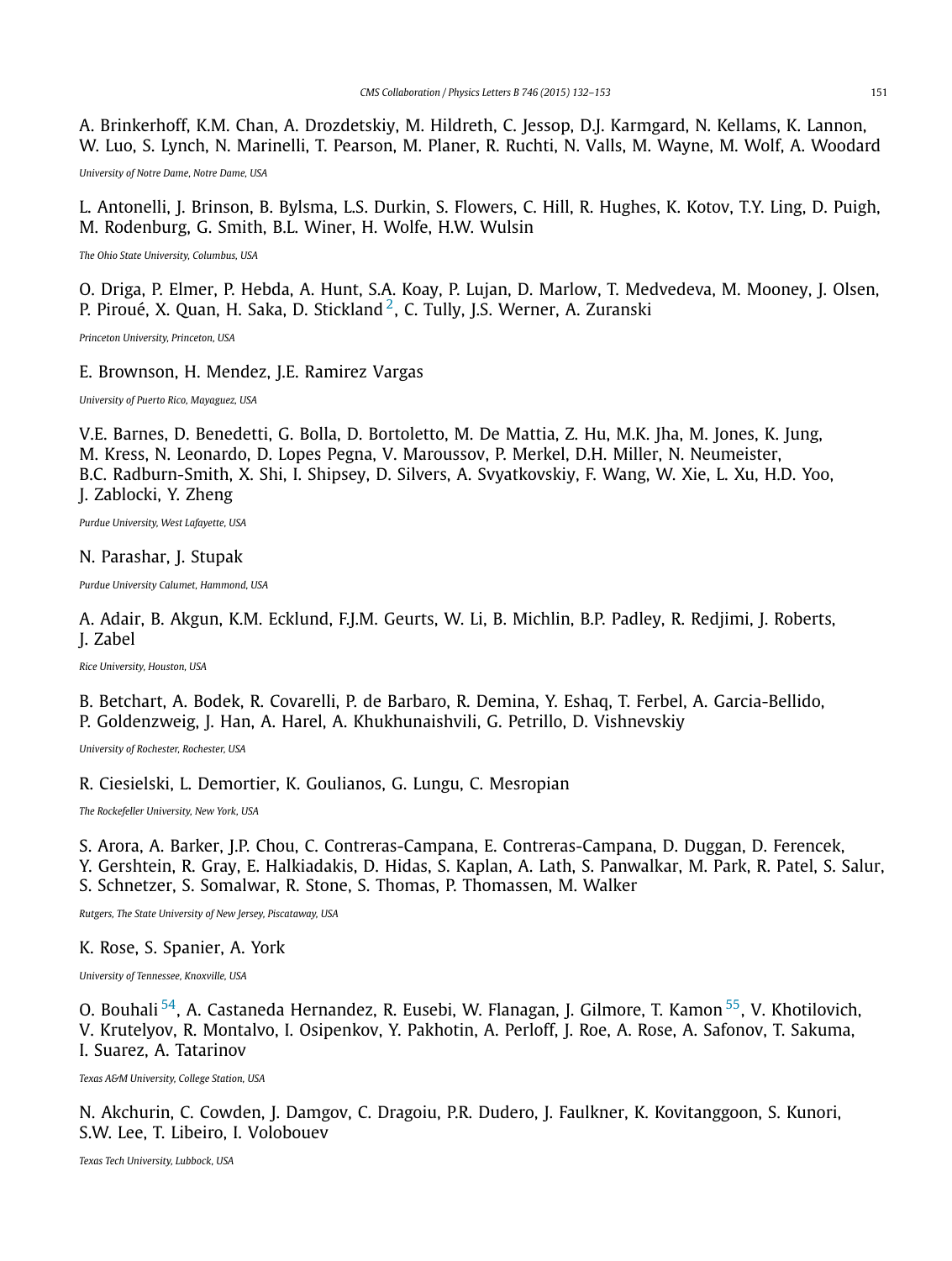### <span id="page-20-0"></span>E. Appelt, A.G. Delannoy, S. Greene, A. Gurrola, W. Johns, C. Maguire, Y. Mao, A. Melo, M. Sharma, P. Sheldon, B. Snook, S. Tuo, J. Velkovska

*Vanderbilt University, Nashville, USA*

### M.W. Arenton, S. Boutle, B. Cox, B. Francis, J. Goodell, R. Hirosky, A. Ledovskoy, H. Li, C. Lin, C. Neu, J. Wood

*University of Virginia, Charlottesville, USA*

#### C. Clarke, R. Harr, P.E. Karchin, C. Kottachchi Kankanamge Don, P. Lamichhane, J. Sturdy

*Wayne State University, Detroit, USA*

D.A. Belknap, D. Carlsmith, M. Cepeda, S. Dasu, L. Dodd, S. Duric, E. Friis, R. Hall-Wilton, M. Herndon, A. Hervé, P. Klabbers, A. Lanaro, C. Lazaridis, A. Levine, R. Loveless, A. Mohapatra, I. Ojalvo, T. Perry, G.A. Pierro, G. Polese, I. Ross, T. Sarangi, A. Savin, W.H. Smith, D. Taylor, C. Vuosalo, N. Woods

*University of Wisconsin, Madison, USA*

- † Deceased.
- <sup>1</sup> Also at Vienna University of Technology, Vienna, Austria.
- Also at CERN, European Organization for Nuclear Research, Geneva, Switzerland.
- Also at Institut Pluridisciplinaire Hubert Curien, Université de Strasbourg, Université de Haute Alsace Mulhouse, CNRS/IN2P3, Strasbourg, France.
- Also at National Institute of Chemical Physics and Biophysics, Tallinn, Estonia.
- Also at Skobeltsyn Institute of Nuclear Physics, Lomonosov Moscow State University, Moscow, Russia.
- Also at Universidade Estadual de Campinas, Campinas, Brazil.
- Also at Laboratoire Leprince-Ringuet, Ecole Polytechnique, IN2P3-CNRS, Palaiseau, France.
- Also at Joint Institute for Nuclear Research, Dubna, Russia.
- <sup>9</sup> Also at Suez University, Suez, Egypt.
- 10 Also at Cairo University, Cairo, Egypt.
- Also at Fayoum University, El-Fayoum, Egypt.
- Also at British University in Egypt, Cairo, Egypt.
- Now at Sultan Qaboos University, Muscat, Oman.
- Also at Université de Haute Alsace, Mulhouse, France.
- Also at Brandenburg University of Technology, Cottbus, Germany.
- Also at Institute of Nuclear Research ATOMKI, Debrecen, Hungary.
- Also at Eötvös Loránd University, Budapest, Hungary.
- Also at University of Debrecen, Debrecen, Hungary.
- Also at University of Visva-Bharati, Santiniketan, India.
- Now at King Abdulaziz University, Jeddah, Saudi Arabia.
- Also at University of Ruhuna, Matara, Sri Lanka.
- Also at Isfahan University of Technology, Isfahan, Iran.
- Also at Sharif University of Technology, Tehran, Iran.
- Also at Plasma Physics Research Center, Science and Research Branch, Islamic Azad University, Tehran, Iran.
- Also at Università degli Studi di Siena, Siena, Italy.
- Also at Centre National de la Recherche Scientifique (CNRS) IN2P3, Paris, France.
- Also at Purdue University, West Lafayette, USA.
- Also at Universidad Michoacana de San Nicolas de Hidalgo, Morelia, Mexico.
- Also at Institute for Nuclear Research, Moscow, Russia.
- Also at St. Petersburg State Polytechnical University, St. Petersburg, Russia.
- Also at California Institute of Technology, Pasadena, USA.
- <sup>32</sup> Also at Faculty of Physics, University of Belgrade, Belgrade, Serbia.
- Also at Facoltà Ingegneria, Università di Roma, Roma, Italy.
- Also at Scuola Normale e Sezione dell'INFN, Pisa, Italy.
- <sup>35</sup> Also at University of Athens, Athens, Greece.
- Also at Paul Scherrer Institut, Villigen, Switzerland.
- <sup>37</sup> Also at Institute for Theoretical and Experimental Physics, Moscow, Russia.
- Also at Albert Einstein Center for Fundamental Physics, Bern, Switzerland.
- Also at Gaziosmanpasa University, Tokat, Turkey.
- Also at Adiyaman University, Adiyaman, Turkey.
- Also at Cag University, Mersin, Turkey.
- Also at Mersin University, Mersin, Turkey.
- Also at Izmir Institute of Technology, Izmir, Turkey.
- Also at Ozyegin University, Istanbul, Turkey.
- Also at Marmara University, Istanbul, Turkey.
- Also at Kafkas University, Kars, Turkey.
- Also at Rutherford Appleton Laboratory, Didcot, United Kingdom.